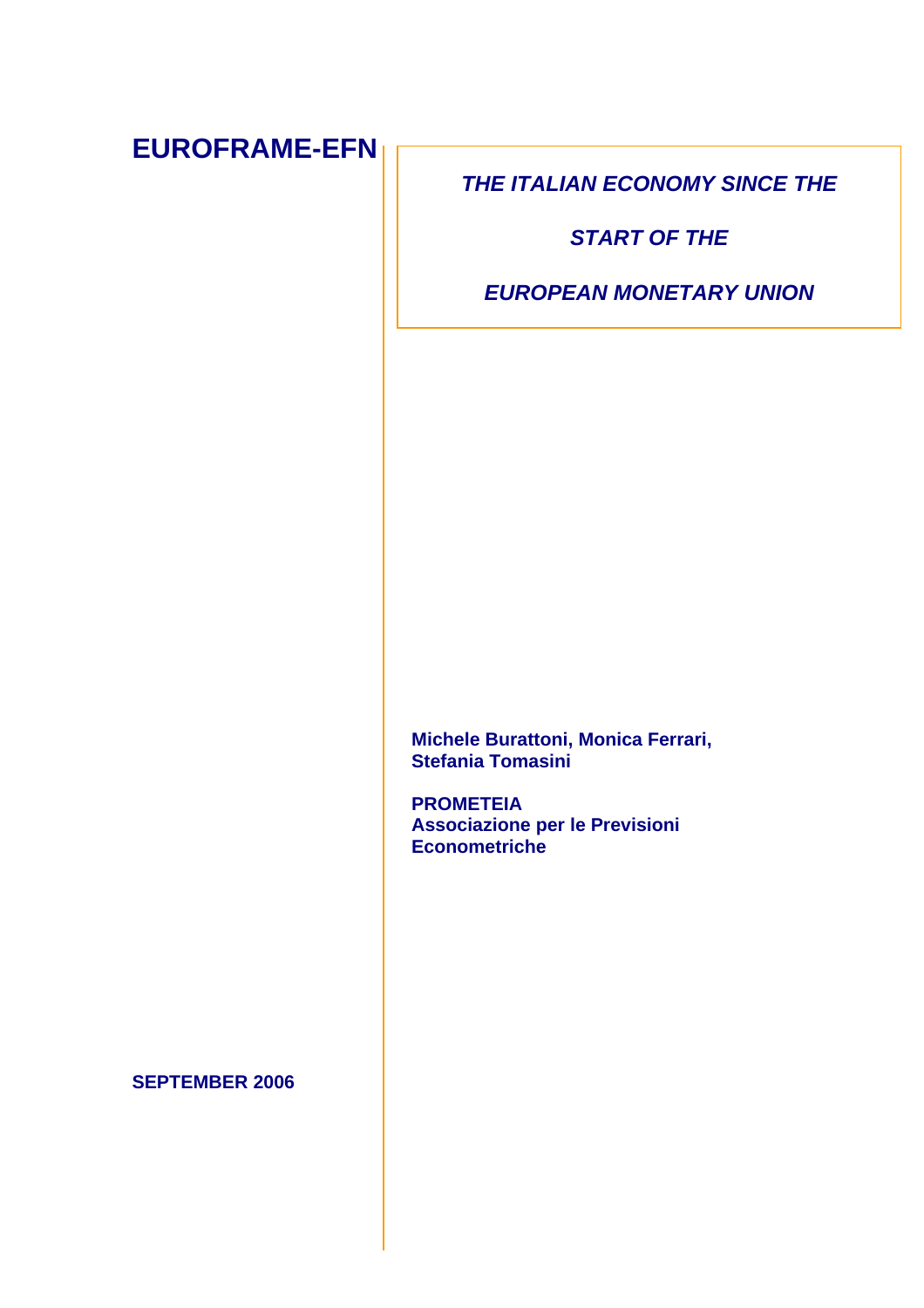# **Table of Contents**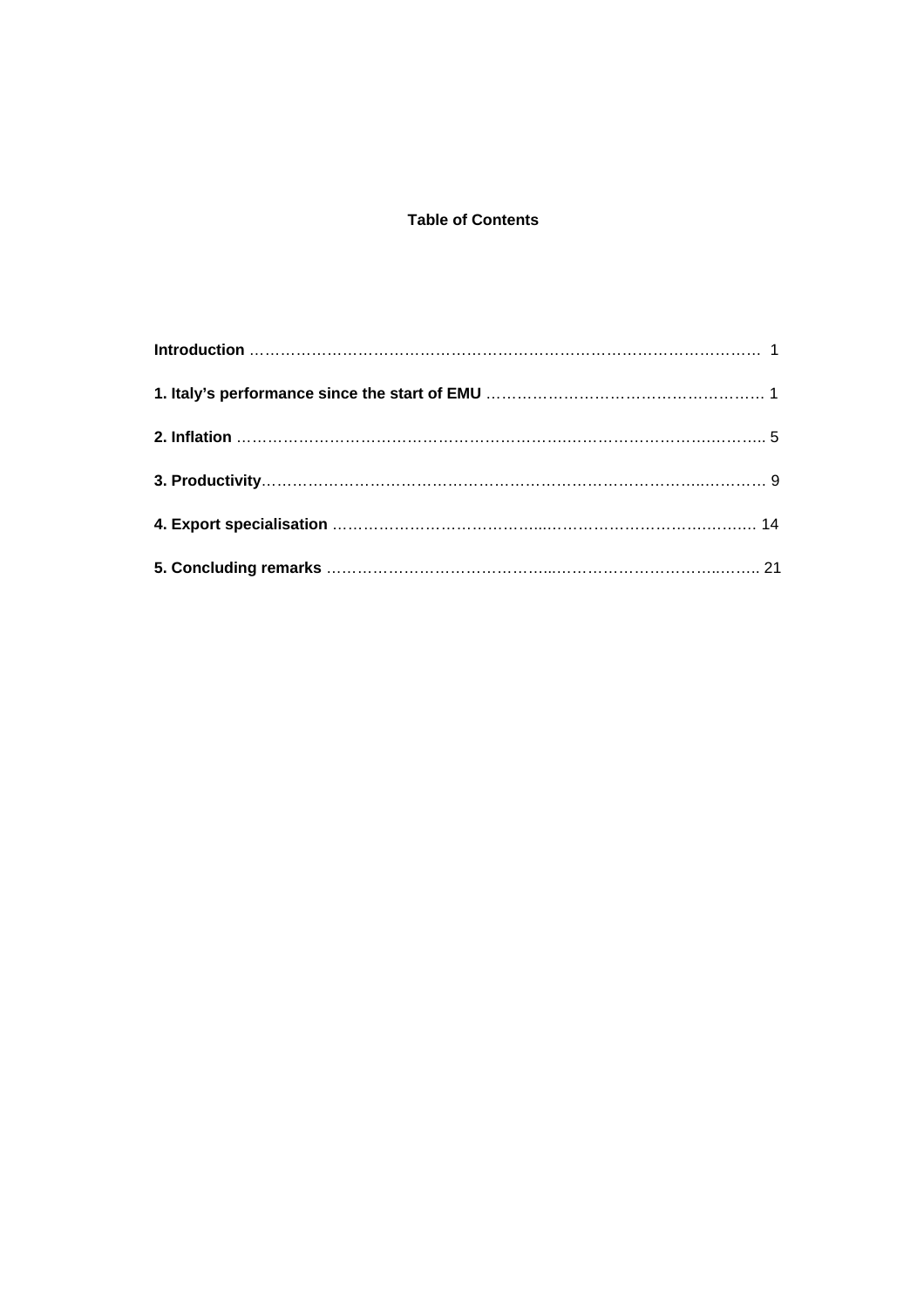The Italian experience since the introduction of the EMU, with a particular focus on the reaction to shocks, is the subject of this paper. While there are several publications dealing with Italy's convergence process towards the EMU in the nineties, much less attention has been paid to the experience of the last few years, which on the contrary can be very interesting as an example of how the reactions to shocks take place within a monetary union.

With the Italian experience in mind, the last six years can be characterized as follows. Since the launch of the euro, the European economies have been hit by several shocks, of different types:

- the increasing competition in the international manufacturing goods markets coming from low wage countries;
- the oil price shock;
- the cash changeover.

These three shocks occurred in an economic policy context different to that of the nineties: the exchange rate has been fixed within the Euro Area but, on the other hand, interest rates have reached an historical low.

This is the context in which we can look at the Italian experience, which might be interesting for a number of reasons. First of all, Italian exposure to manufacturing is high compared to other European countries. With the exception of Germany, the manufacturing value added in GDP is still higher in Italy than in most of the euro area countries. In addition, Italy has always been an export-led economy, and the exchange rate policy has been extensively used in the past in order to restore losses in competitiveness. So, the new exchange rate regime could have affected Italy more than other economies.

As far as the oil price and the cash changeover shocks are concerned, the Italian experience can be interesting because Italy is supposed to have an inflationary bias.

In general, due to the high public debt, the room for discretionary fiscal policy has been quite narrow, hence, as a whole, Italy has had a very limited number of tools to absorb the shocks.

## **1. Italy's performance since the start of EMU**

l

If we look at the most general macro indicators, inflation and GDP growth, and compare the Italian performance with that of the euro area, we can easily see that, as far as consumer price inflation is concerned, Italy's differential, that was 1.3 percentage points on average in the nineties, reduced to 0.3 pp in the period 2000 to 2005<sup>1</sup>.

On the contrary, the Italian GDP growth gap was negative and has remained almost stable over

 $<sup>1</sup>$  Inflation in the Euro Area was 2.1 per cent and 2.2 per cent in the two periods respectively.</sup>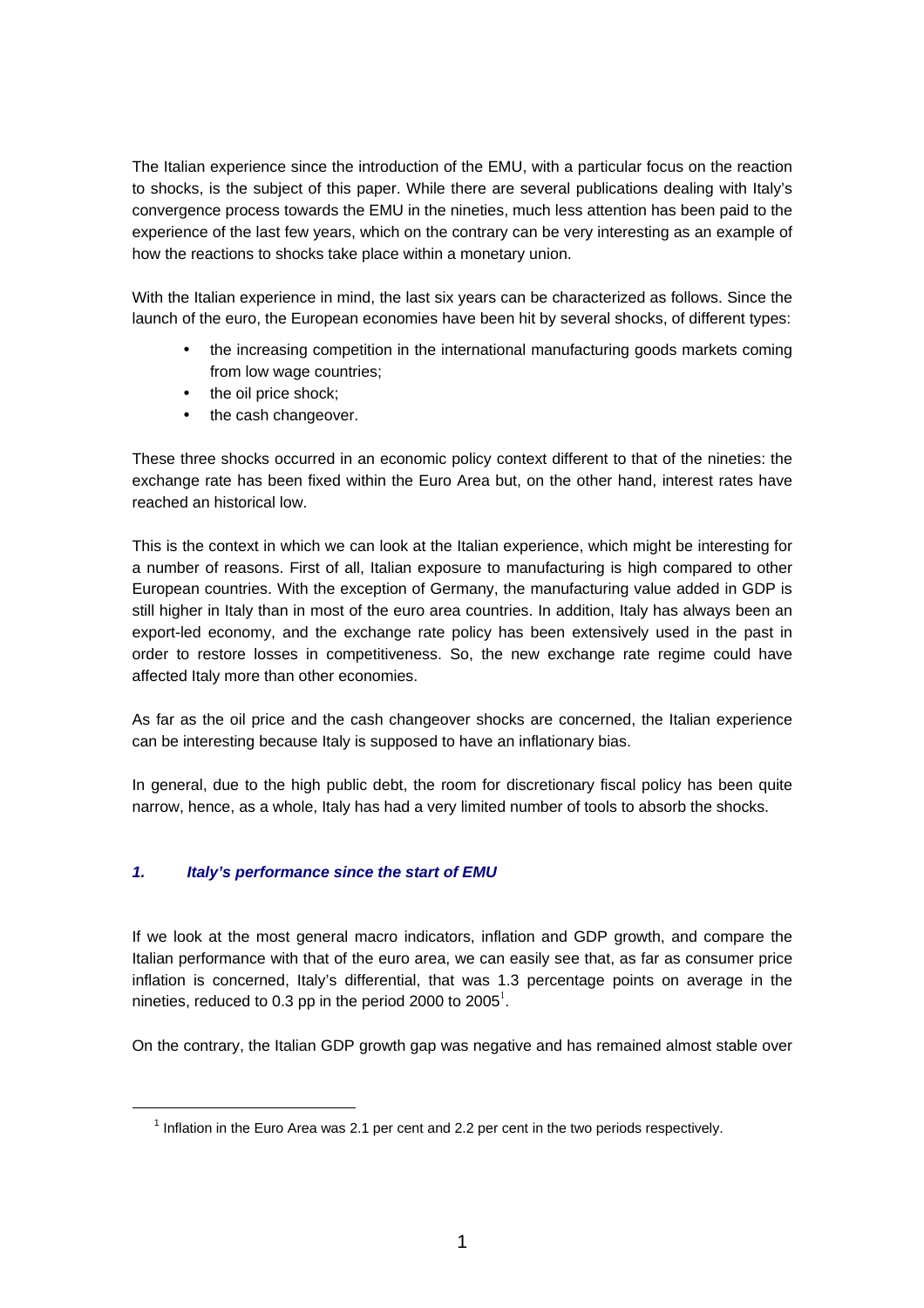



the last six years (-0.55 percentage points in the nineties, -0.59 afterwards)<sup>2</sup>.

All in all, the situation does not look so bad: inflation narrowed its gap substantially and the negative gap in GDP growth increased only slightly.

So, why does everybody complain about a poor Italian economic performance? There are two non alternative answers. The first is that the disappointment was mainly due to high expectations: the so-called EMU dividend. The Italian GDP growth, at the end of a long period of very restrictive monetary and fiscal policies, was expected to reach the European level, after joining the EMU. The second answer is related to the composition of growth. Italian growth was as low as in Germany, but the composition was quite different. Let us focus on this kind of answer.

Figure 1 describes the evolution of the components of GDP along the business cycle in Italy,

<sup>&</sup>lt;sup>2</sup> In the same period, the euro area GDP growth was respectively 2.0 per cent and 1.7 per cent.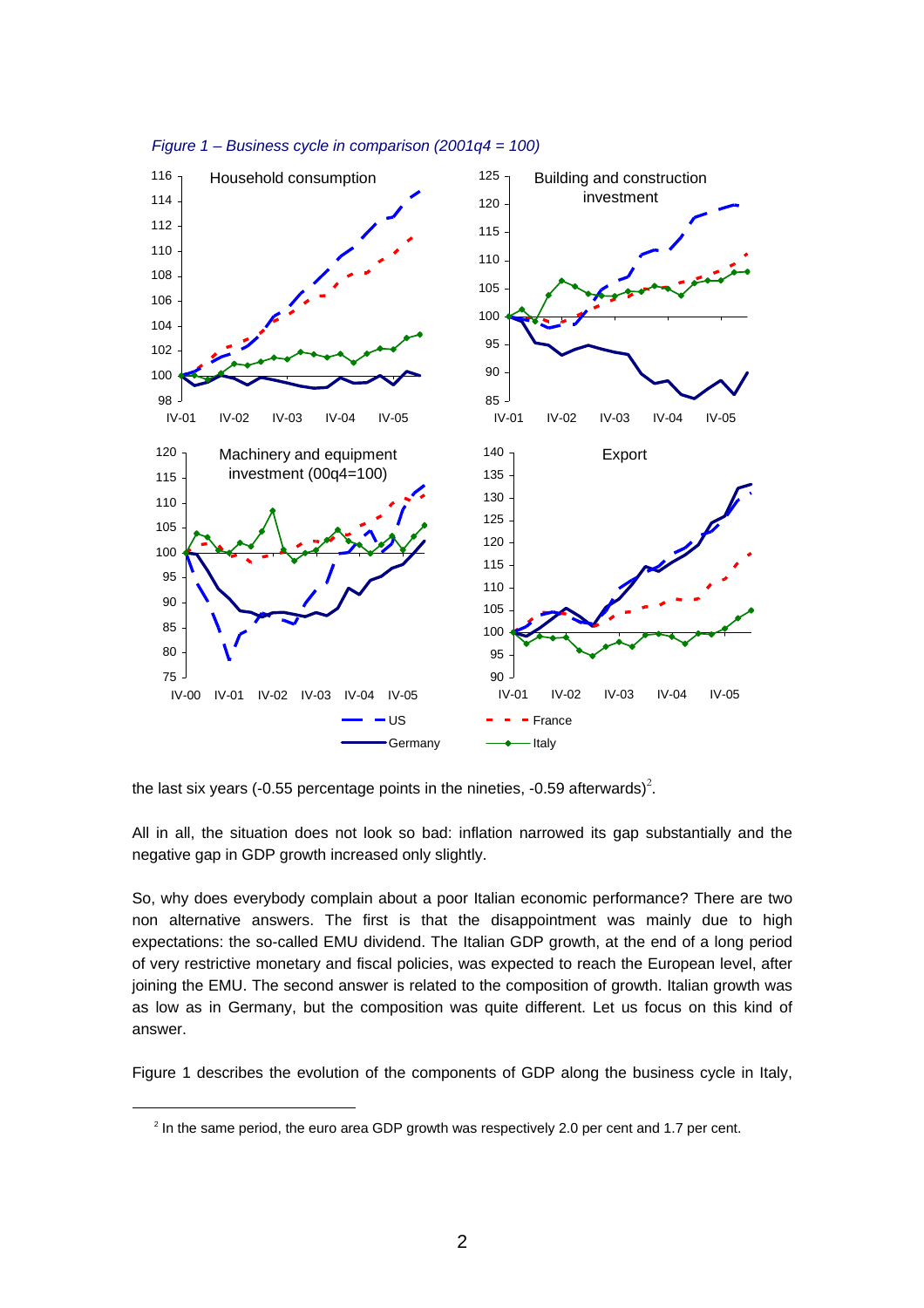









France, Germany and, for comparison, in the US.

Italy's performance does not compare so badly with respect to household consumption and building investment: Germany had the worst performance in both of them, consumption increased more in France than in Italy, the performance of building investment was almost the same in the two countries.

The picture changes completely considering business investments and, especially, exports.

Regarding investments, the comparison started from 2000 in order to take into account the recession and the investment downturn which occurred in Germany, in the US and, to a minor extent, in France. It is clear from the graph that investment has picked up again in the US, France and, more recently, in Germany and in Italy. In Italy's case, investment has remained almost stable over the last 5 years, with two exceptions, due to some fiscal incentives.

Turning to exports, while Italian exports in 2005 were at the same level as in 2001 (some recovery can be see in the last semester), German exports increased by 20 pp.

Another piece of evidence that the Italian problems are mainly due to exports stems from net trade (Figure 2). From the cumulative net trade contribution to GDP growth we can see that in Italy (as in France) net exports have "subtracted" 4 pp from GDP growth over the last six years, while in Germany GDP growth was increased by 5 pp. Net trade explained about 10 pp of difference in GDP growth rate between Germany and Italy. The result has been negative for France too (-0.4 percentage points), not only because of a weak growth rate of exports but also because of the sharp growth of imports driven by the increase of consumption and investments.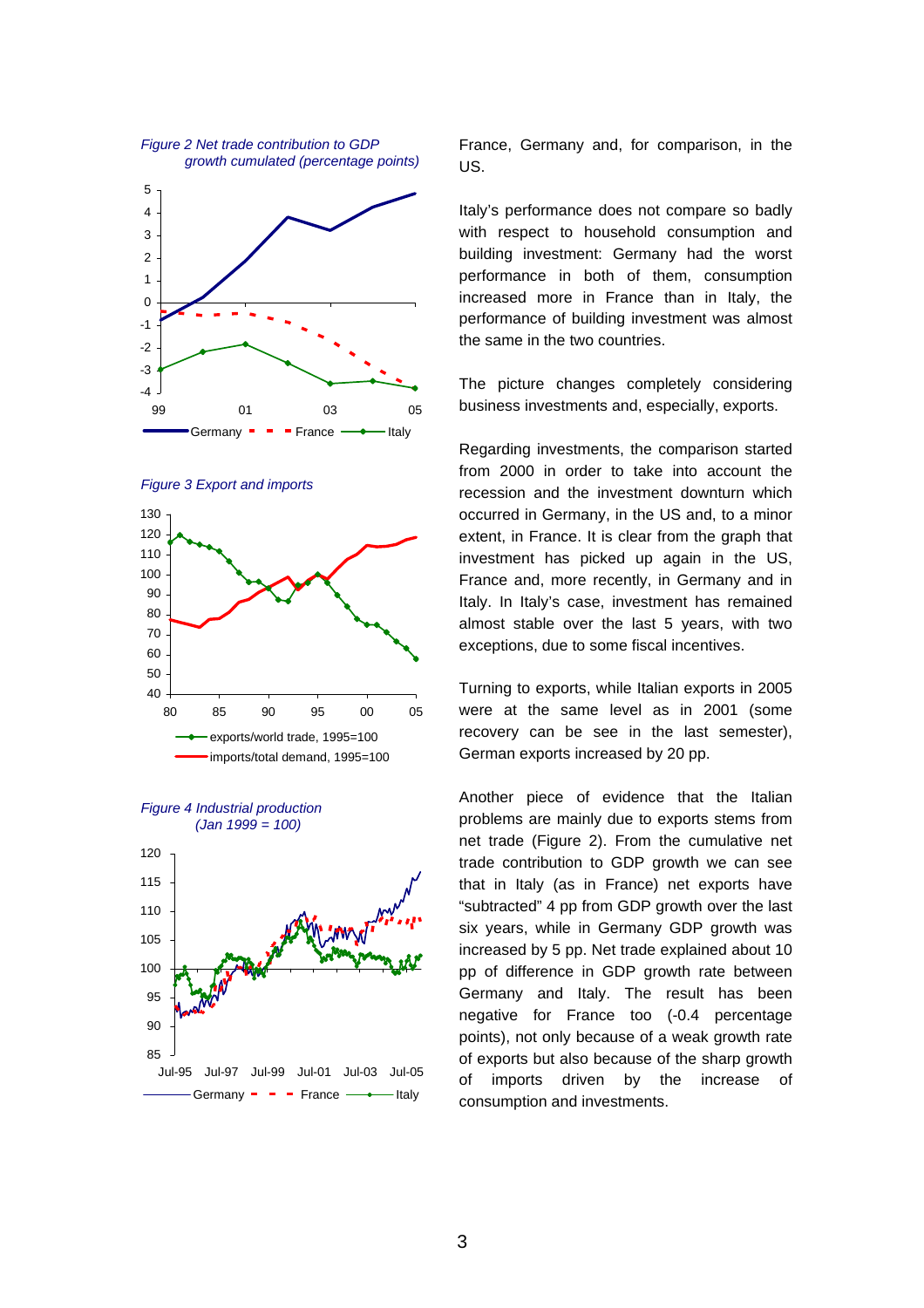Focusing on Italy, we can see whether this result depends on exports or on imports. The increase of import penetration in the medium run is clear, but it is also clear that in the last five years the trend has stabilized. On the contrary, export share is on a declining trend (Figure 3).

Also the behaviour of industrial production suggests that the problem is in manufacturing, and this points again to exports. Whereas in the nineties Italian industrial production outperformed that of Germany and France, the opposite has been true since the year 2000 (Figure 4). After the recession, that was deeper in Italy, Italian industrial production followed a



declining trend, whereas France, and especially Germany, recovered. Only in the last months, perhaps, we can see some sign of recovery, but it is still too early to say that manufacturing is really on an increasing trend.

Let us summarize the story.

Within the EMU, Italian GDP growth was sustained by building investments and household consumption, and depressed by business investments and exports. It looks like low interest rates influenced investments only in housing and left unaffected those in equipment and machinery. Given the strong correlation between investments and exports in Italy, the main point remains the performance of exports.

If we look at the German economy, we see a different story. The difference is in the role played by export, on one hand, and domestic demand, on the other. Within the EMU German GDP growth was sustained by exports, Italian growth by domestic demand. It looks like Germany and Italy followed two opposite paths of adjustment to shocks, even if GDP growth was almost the same and in both countries unsatisfactory.

Let us focus now on the real exchange rate behaviour. If computed in terms of unit labour costs<sup>3</sup> (see Chart 5), Italian loss of competitiveness in comparison to Germany was of about 15 pp. We can split the 15 pp into 2 attributed to the difference in growth of real wage, 7 to inflation, and 6 to the difference in productivity growth.

What does this comparison between the two different experiences tell us?

Since the start of the EMU, the nominal exchange rate of euro has appreciated, but the real effective exchange rate has differed among countries. The Italian real effective exchange rate appreciated (via higher inflation, higher nominal wage growth, lower productivity growth

 $3$  The data are from Eurostat.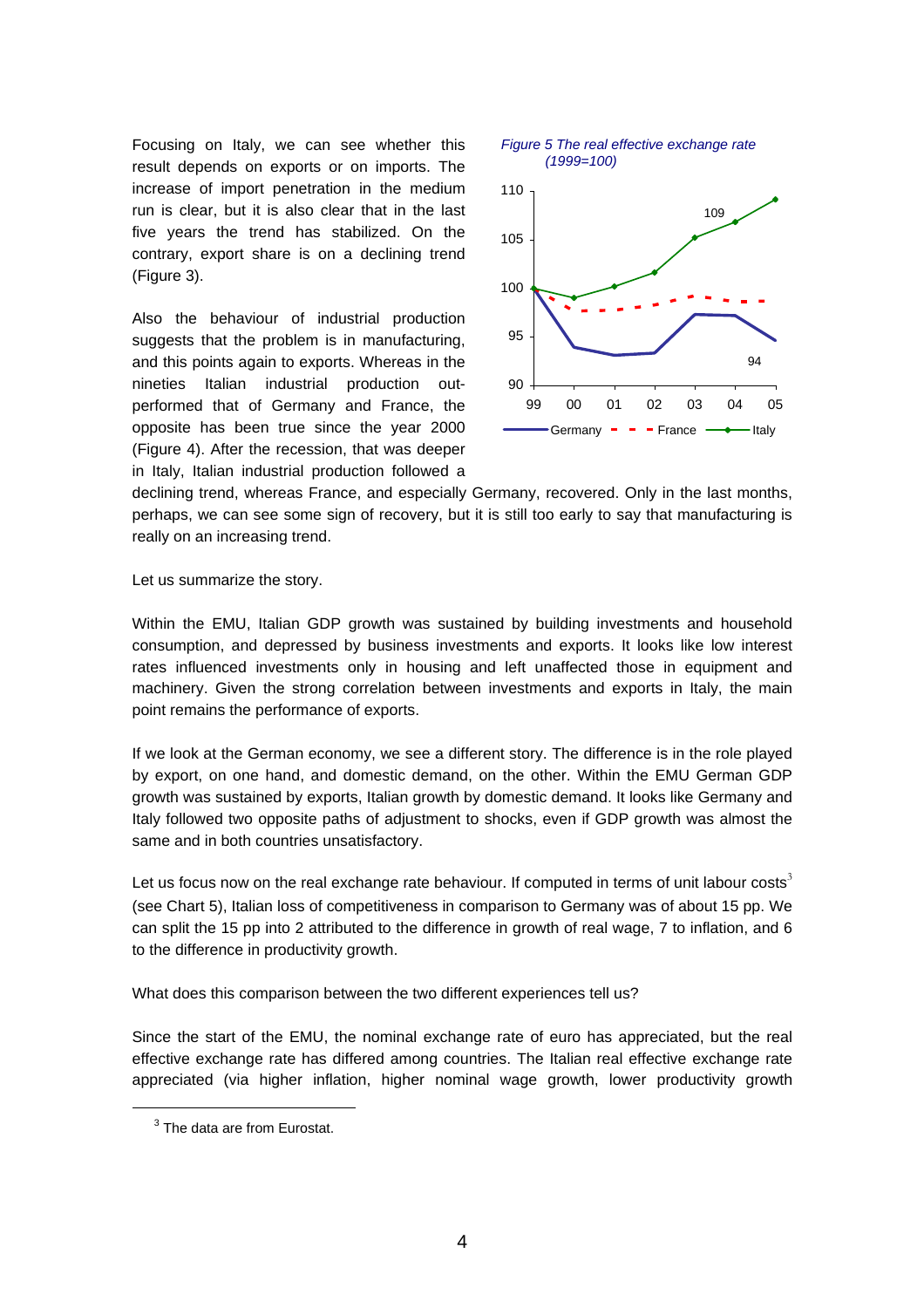



because of the improvement in labour market performance), domestic demand growth outperformed export growth, the public sector balance worsened but not in response to a worsening of labour market conditions, as unemployment reached its lowest level in over 20 years.

On the contrary, the German real exchange rate depreciated, export growth outperformed domestic demand growth, the public sector balance worsened in response to a worsening of labour market conditions.

How the Italian economy can react and increase its potential growth is still an open question and there is some debate among economists. Dealing with this question would require much more discussion than we have room for here and we will therefore focus on inflation and productivity - that affect price competitiveness - and export specialisation - that is more related to quality competitiveness.

## **2. Inflation**

As far as inflation is concerned, we have already mentioned that the euro area experienced two shocks: the oil price shock and the cash changeover shock.

Inflation has been above 2 percent since the year 2000, after having reached the historical low of 1 percent in the euro area average during 1999. Italy experienced the same pattern but succeeded in keeping its inflation rate very close to that of the euro area and, last year, in falling below it (Figure 6). Notwithstanding this positive result with respect to the average, if we compare Italy to Germany we see that the gap is still open and the inflation differential cumulated since the start of the EMU is about 7 percentage points. Then, if in general Italian inflation can be considered under control and is no longer alarming, competitiveness with respect to Germany (the main trading partner of the Italian economy) still is. Let us see where this differential arises from.

Regarding the shock due to the cash changeover, four years later, some studies<sup>4</sup> have been published aiming at disentangling its effects and to assess whether, particularly, if the general public perception that the price increases were huge is correct or not. In general, the conclusion was that the introduction of euro coins and banknotes had only a limited impact on average prices, as recorded by official statistics, even if the effect was slightly above the euro area average. Actually, in 2002 and 2003 the inflation differential increased. More specifically, the studies based on micro data found that where the increases were higher (in restaurants, for

 $<sup>4</sup>$  See Ghiotti - Lippi (2005).</sup>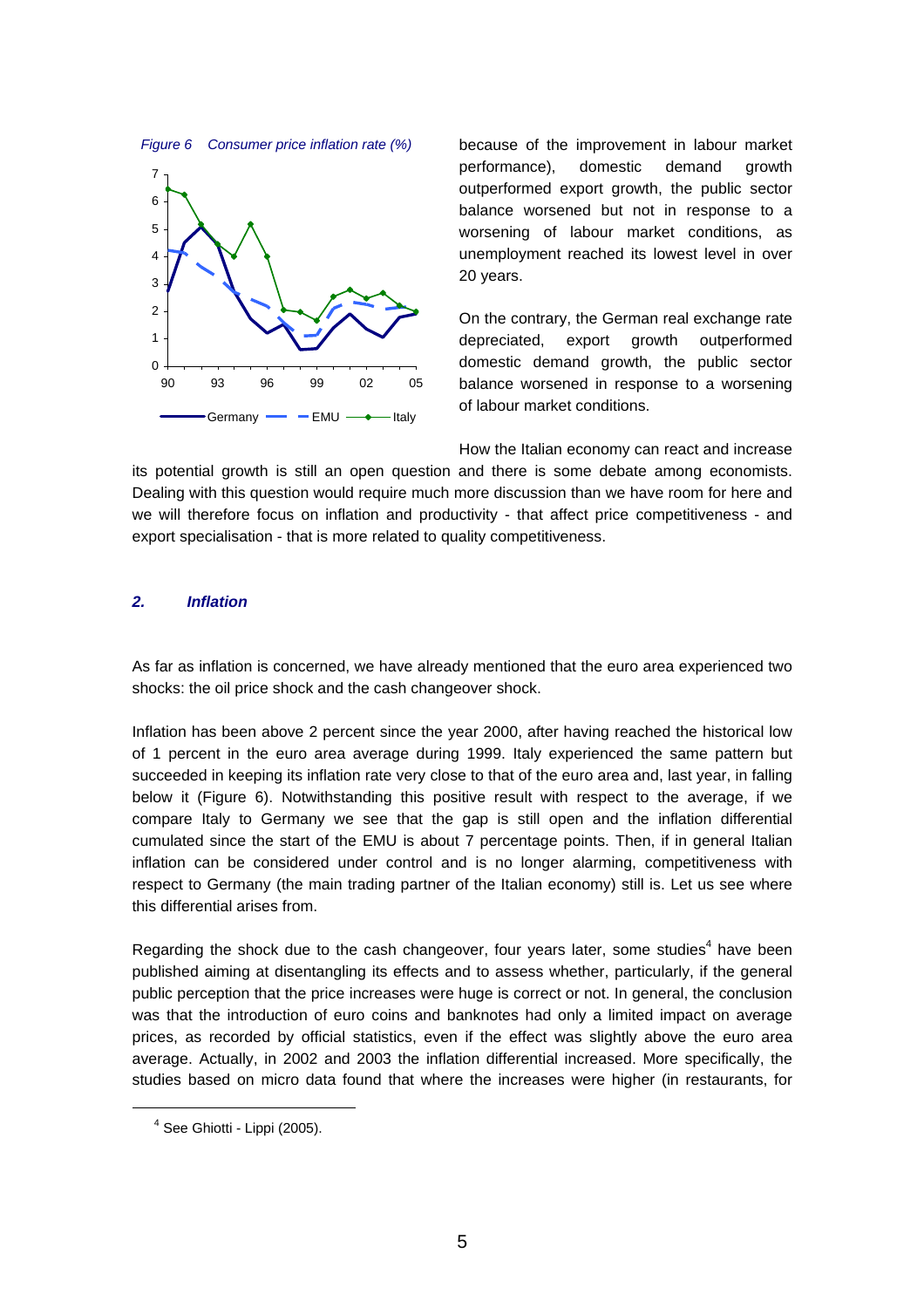

Figure 7 – Harmonised consumer price inflation index in comparison

instance), this was mostly due to increases which took place before the changeover, reflecting costs and demand. In addition they found evidence that the increases were stronger in less competitive industries.

Thus, the Italian reaction to this shock points to cost components of prices and to market competition.

Regarding the reaction to the oil price shock, a comparison of price indices among countries (in particular Italy versus Germany and France) shows that the oil price shock exerted a smaller effect on the headline CPI in Italy. This is both due to a lower increase of consumer price of energy products (Figure 7) and to the weight of energy prices in the consumer price index, smaller in Italy than in the other European countries. In fact, notwithstanding the high dependence of the Italian economy on oil<sup>5</sup>, the industrial structure and the mild weather keep

 $\overline{a}$ 

<sup>&</sup>lt;sup>5</sup> It has to be remembered that Italy does not use nuclear power in electricity production, but only oil, natural gas and, to a much lesser extent, other natural resources such as hydro and solar power.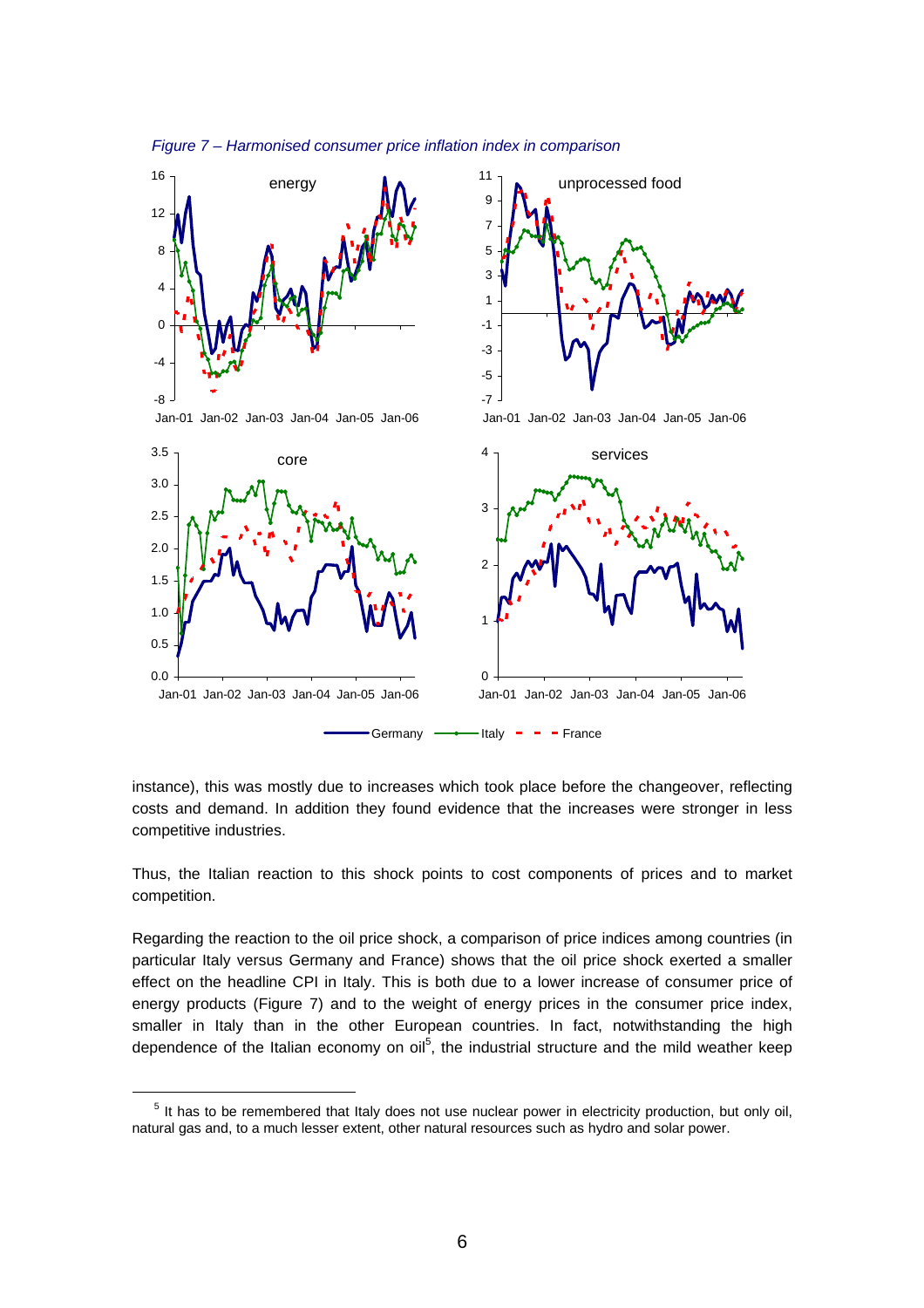

Italy's energy intensity lower than that of France and Germany. From this point of view, Italy is less vulnerable to oil shocks than France and Germany.

Another positive impulse to the reduction of inflation differentials has come recently from the other volatile component, that is prices of unprocessed food. After having contributed to keep Italian inflation above average in 2002 and 2003 (during the "mad cow" and the other agricultural crises), prices of unprocessed food have fallen in Italy since 2005.

Then, as is clear from the chart, a positive differential is still present in the core inflation, and especially with respect to Germany. The convergence of Italian inflation towards those of France and Germany has been more due to volatile components rather than to the core ones, and this confirms that some problems may still exist.

A positive and increasing differential is still present in export prices as well, approximated by the average unit values (a.u.v.). In theory, the evolution of Italian a.u.v. should be closer to that of the other euro area because of the international competition and of the consequent "law of one price", differences depending only on the pattern of goods exported by each country. In spite of a single currency, after 2002 the a.u.v. evolution in Italy has been very different with respect to France and Germany. In particular, in 2002-2005, the Italian a.u.v. grew, while both German and French ones reduced (Figure 8). Despite the appreciation of the euro, the Italian a.u.v. of goods delivered to non-UE markets have increased on average by 3.3 percent in euro, more than the increase of prices of goods for the domestic market, 1.8 percent for manufactured goods. This odd behaviour of a.u.v. could depend, among other things, on the change of export composition towards goods with higher value added $6$ .

It is worth underlining that the gap among Italian and French and German a.u.v. reduces when another data source is considered. In order to allow the comparison among countries, Eurostat calculates different a.u.v., whose results are very different from that of the national data. As far as Italy is concerned, in 2001-2005 export prices increased less according to Eurostat than to ISTAT. The difference has been on average of 1.7 percentage points. Obviously, this difference produces conversely a higher estimate of export volumes.

The persistence of an inflation differential between Italy and Germany (we can skip the comparison with France, as the differences are much smaller) is certainly not due to differences in the cyclical position or in the monetary stance, at least as far as policy rates are concerned. At the same time, this can be associated only to a limited extent with a price level convergence process. If, in the past, price levels were lower in Italy vis-à-vis the other larger European

<sup>6</sup> ISAE (2006).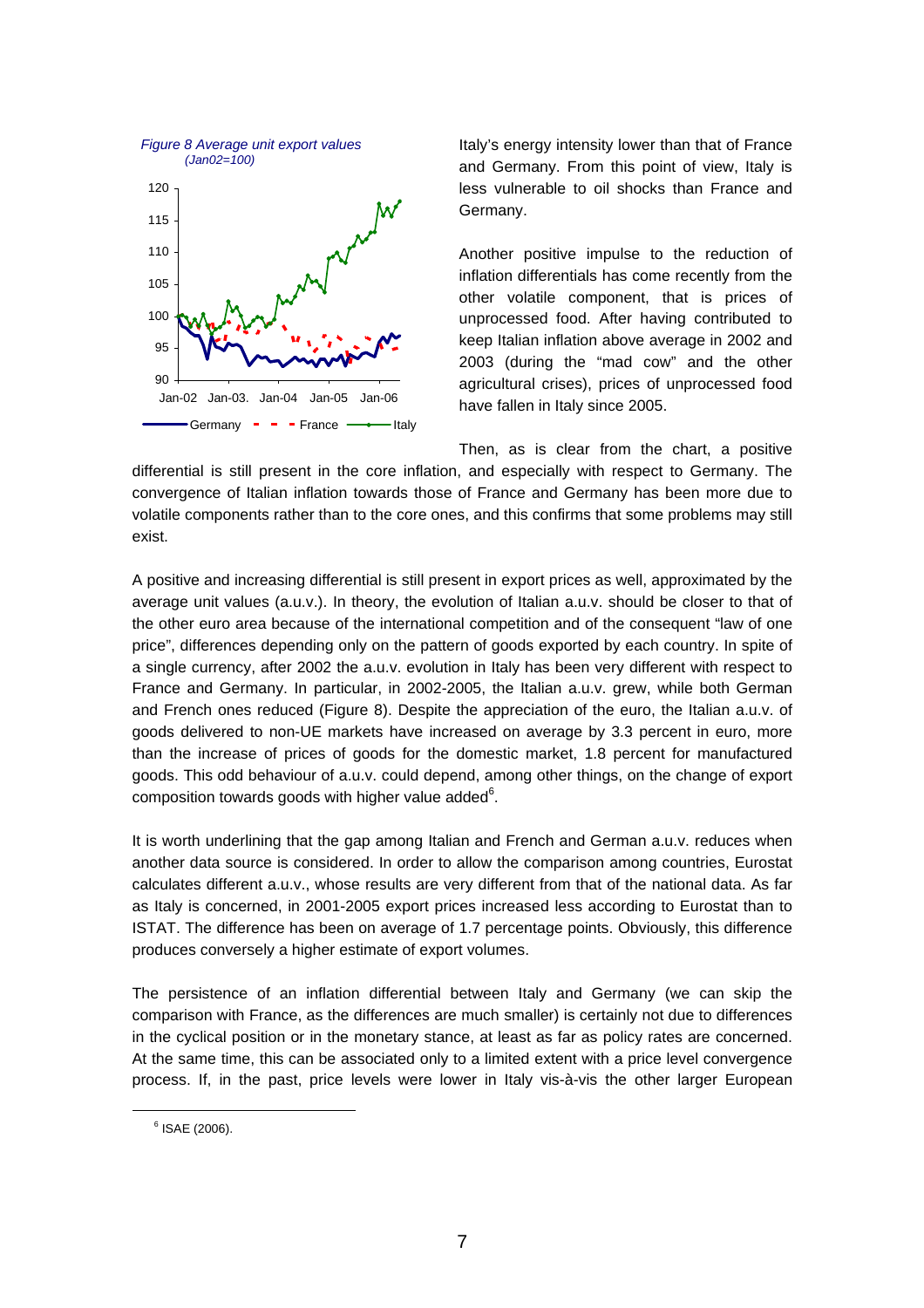



economies, according to a different level of GDP per capita, the convergence process has recently been fostered by the introduction of euro coins and banknotes and can now be considered virtually achieved.

On the contrary, one can argue that part of the differential depends on the Balassa-Samuelson effect. According to this well-known effect, inflation differentials reflect equilibrium-restoring phenomena stemming from different productivity growth between the tradable and non-tradable sectors, and it is considered a natural consequence of the catching-up in income levels. In fact, lower productivity growth in sheltered activities, combined with productivity in the open sector growing faster than in the rest of the world, would result in higher inflation rates under the assumption of a certain degree of wage equalization across sectors. The problem is that the catching-up process of Italian GDP is virtually over, but services are still characterised by lower productivity growth and higher inflation (as chart 7 and Table 3 below show).

Therefore, attention has to be given to other structural determinants, namely wage setting, productivity growth and mark-up behaviour in a context of insufficient degree of competition, especially in the sheltered sectors. Actually, most of the analysis referring to Italy identify the malfunctioning of goods and labour markets as one of the main reasons for the persistence of the inflation differentials.

Some signs of improvement can be seen in recent years. Even if a positive differential is still present in core inflation, so far first and second round effects of the oil price shock have been very small and probably lower than in past experiences. Because the time is too short to detect a statistical significant break, we looked for other sources of evidence and studied the residuals<sup>7</sup> of the price equations estimated in Prometeia's quarterly model for the Italian economy. Actually, there are signs of a structural break in the behaviour of some prices (Chart 9). Interestingly, they are the production prices of manufacturing, where the international competition is probably reducing mark-ups, and the consumer prices of services.

 $7$  The residuals shown in the graphs are calculated as the difference between fitted and actual values.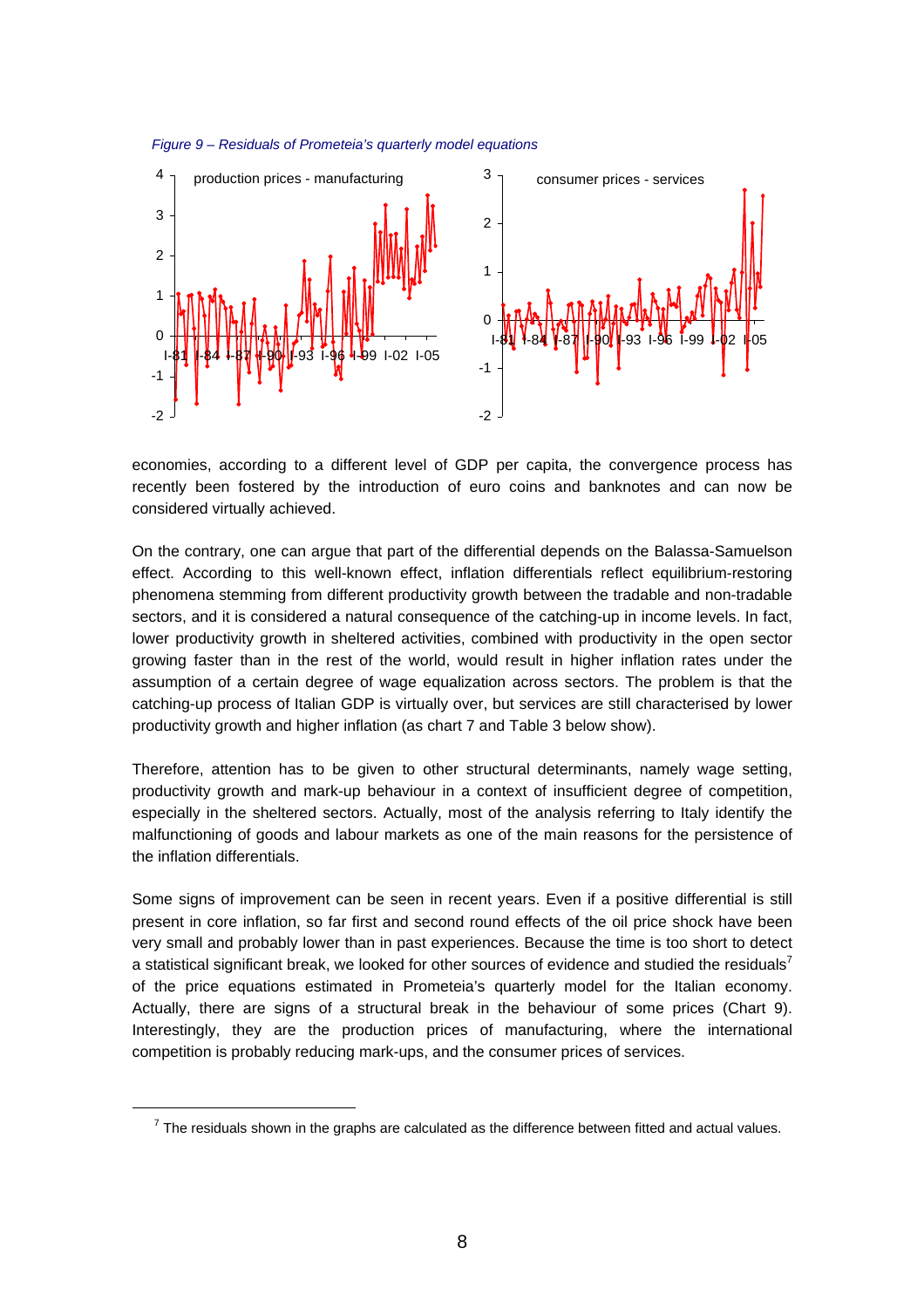| i avit i                      | <i>Croward accounting (percent)</i>                |         |         |     |                 |
|-------------------------------|----------------------------------------------------|---------|---------|-----|-----------------|
|                               |                                                    | 1971-80 | 1981-90 |     | 1991-00 2001-03 |
| Labour (contribution)         |                                                    |         |         |     |                 |
| USA                           |                                                    | 1.4     | 1.1     | 1.0 | $-0.4$          |
| EMU                           |                                                    | 0.0     | 0.3     | 0.9 | 0.5             |
| Italy                         |                                                    | 0.6     | 0.4     | 0.1 | 0.7             |
| <b>Capital</b> (contribution) |                                                    |         |         |     |                 |
| USA                           |                                                    | 1.5     | 1.3     | 1.3 | 0.8             |
| EMU                           |                                                    | 1.1     | 0.8     | 1.0 | 1.0             |
| Italy                         |                                                    | 0.7     | 0.8     | 1.1 | 1.2             |
|                               | <b>Total Factor Productivity (average changes)</b> |         |         |     |                 |
| USA                           |                                                    | 0.3     | 0.9     | 1.0 | 1.5             |
| EMU                           |                                                    | 2.1     | 1.3     | 0.4 | $-0.5$          |
| Italy                         |                                                    | 2.3     | 1.1     | 0.5 | $-1.2$          |
|                               | <b>GDP</b> (average changes)                       |         |         |     |                 |
| USA                           |                                                    | 3.2     | 3.3     | 3.3 | 1.9             |
| EMU                           |                                                    | 3.2     | 2.4     | 2.4 | 1.0             |
| Italy                         |                                                    | 3.6     | 2.3     | 1.6 | 0.8             |
|                               |                                                    |         |         |     |                 |

Table 1 Growth accounting (percent)

The reduced indexation of wages and the slow economic growth are likely to be among the major responsible factors for this behaviour. However, other factors are worth considering as reasons for these breaks, in particular as far as manufacturing is concerned: new regimes in international competition and in monetary policy.

# **3. Productivity**

 $\overline{a}$ 

According to the new national accounts data, over the last two years the apparent productivity of labour (measured as the value added at constant prices per employee, expressed in terms of full-time equivalents) has grown again, after four years of decline. But can we say that in Italy the productivity problem is over?

Actually, the reason as to why the fall of productivity in the previous years took place still has not been completely explained. It had never occurred in the past neither in our country nor in any of the other European countries. The fall of productivity has been one of the main reasons for the gap between Italian unit labour costs compared with the largest European countries and has translated into the loss of competitiveness that has characterized Italy since the entry into the Monetary Union. There are reasons to think that such a loss can be one of the factors behind the low growth of the Italian economy<sup>8</sup>.

In addition, productivity is one of the determining factors of potential growth, together with the increase in labour force and capital, both physical and human. It is even more important for a country, like Italy, in which the increase in population is almost nil; moreover, in the future the aging population will turn out to be more and more important, affecting the possibilities of a higher potential growth.

Given the importance of the phenomenon, several studies in the past have attempted to explain the slack in productivity.

The introduction (in all European countries) of chained national account data does not allow us

 $8$  Among others, see Bassanetti – M. Iommi – C. Jona-Lasinio – F. Zollino (2004) and Prometeia, Rapporto di Previsione, June 2005, Chapter 8.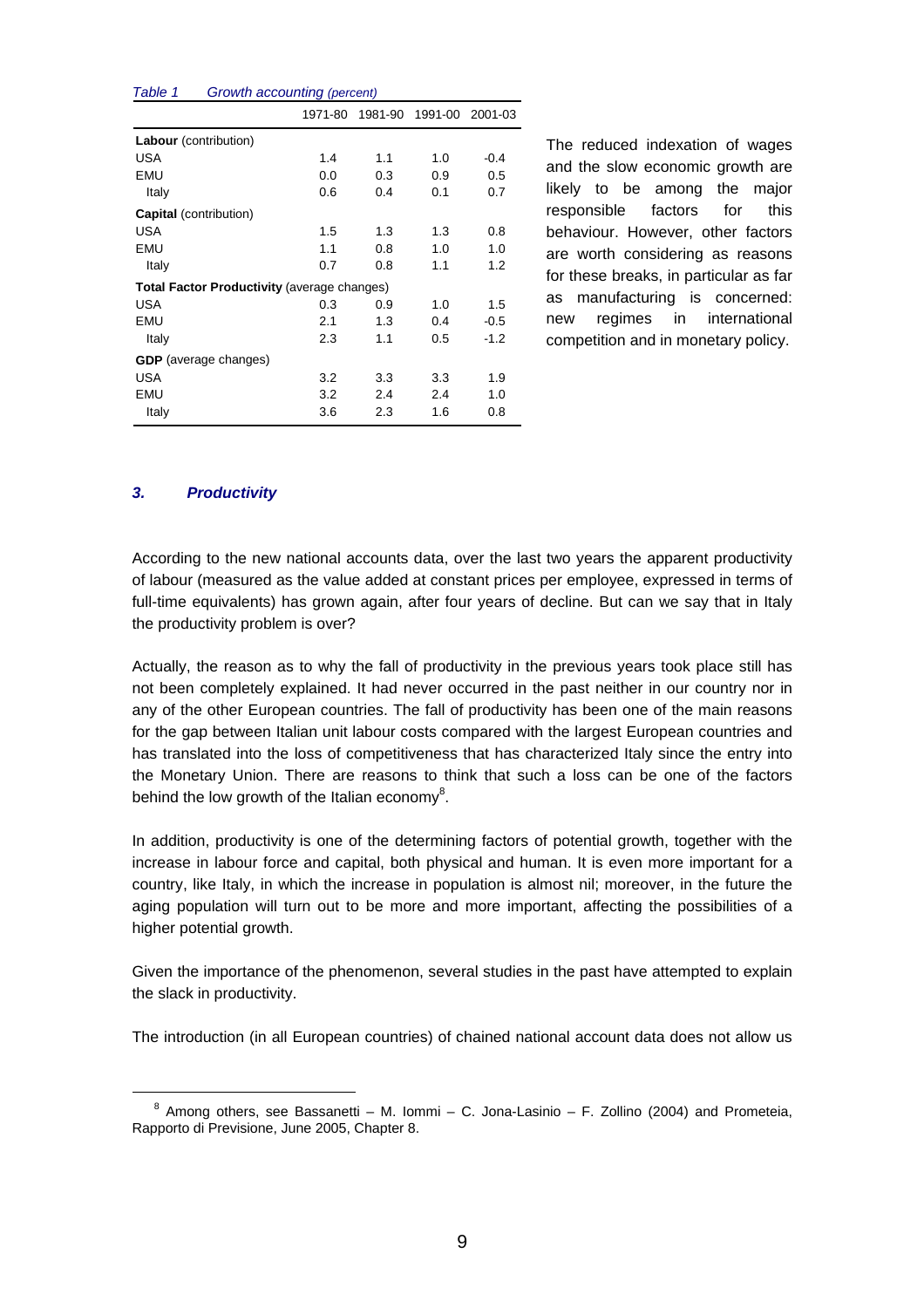|            |         |         | Employment |         | Labour productivity |         |         |         |  |
|------------|---------|---------|------------|---------|---------------------|---------|---------|---------|--|
|            | 1980-89 | 1990-94 | 1995-99    | 2000-05 | 1980-89             | 1990-94 | 1995-99 | 2000-05 |  |
| Germany    | 0.41    | 0.48    | 0.45       | 0.15    | 1.38                | 2.37    | 1.29    | 0.97    |  |
| France     | 0.24    | $-0.17$ | 1.05       | 0.86    | 2.21                | 1.55    | 1.49    | 1.14    |  |
| Italy      | 0.59    | $-0.28$ | 0.58       | 1.31    | 1.82                | 1.40    | 1.33    | $-0.17$ |  |
| Spain      | 1.49    | 0.13    | 3.29       | 3.19    | 1.28                | 1.61    | 0.35    | 0.26    |  |
| UK         | 0.61    | $-0.93$ | 1.27       | 0.89    | 1.77                | 2.25    | 1.71    | 1.69    |  |
| <b>USA</b> | 1.65    | 0.88    | 2.05       | 0.48    | 1.32                | 1.43    | 1.82    | 2.26    |  |

#### Table 2 Employment and labour productivity (average percent rate of change)

Source: AMECO.

to update the analysis done in the past<sup>9</sup> based on the growth accounting scheme, since we do not have data on capital stock. Therefore, we must still rely on old data and on the apparent productivity of labour. Let us start with a short synthesis of what we know, with the data available at the moment and, in some cases, not updated.

Labour productivity has progressively slowed down over the last 30 years in the countries of continental Europe, while that has not happened in the Anglo-Saxon countries (see Table 1). A lot of the literature produced in these years in order to explain this peculiar fact points to the production and the use of the information technology as sources for the acceleration of productivity and GDP growth in the United States (but also in the United Kingdom and in some North-European countries), technologies that, on the other hand, have not spread sufficiently in the countries of continental and Mediterranean Europe.

The slowing down of productivity growth, measured as the value added per employee, is recorded also by the total factor productivity (TFP), that approximates the rate of technological and organizational progress of an economy and that is obtained as a residual of the growth accounting scheme, in which the growth of gross domestic product is broken down into three components (the contribution of labour, the contribution of capital, and the multi-factor productivity). As Table 2 shows, TFP growth has progressively reduced in Europe but not in the United States.

In this context, the productivity slowdown has been more intense in Italy than elsewhere in Europe both if measured by the value added per worker and by the TFP, and it has fallen since 2000. The fall in productivity would be mainly due to the outstanding increase of employment.

According to the available data, the productivity slowdown has been spread all over the economy. Table 3 shows that in continental European countries some slowdown can be observed both in services and in the industrial sector, even if differences in the levels of the sectoral increases still hold (the industrial productivity growth in Germany can be noticed). Nevertheless, in Italy the slowdown has affected all sectors, more than in the other considered countries. In the Anglo-Saxon countries this pattern is not present.

We can move now to analyse the new national accounts data for Italy, at the maximum level of sectoral detail now available. Table 4 presents the rate of growth of the apparent labour

<sup>&</sup>lt;sup>9</sup> Prometeia, Rapporto di Previsione, June 2005, Chapter 8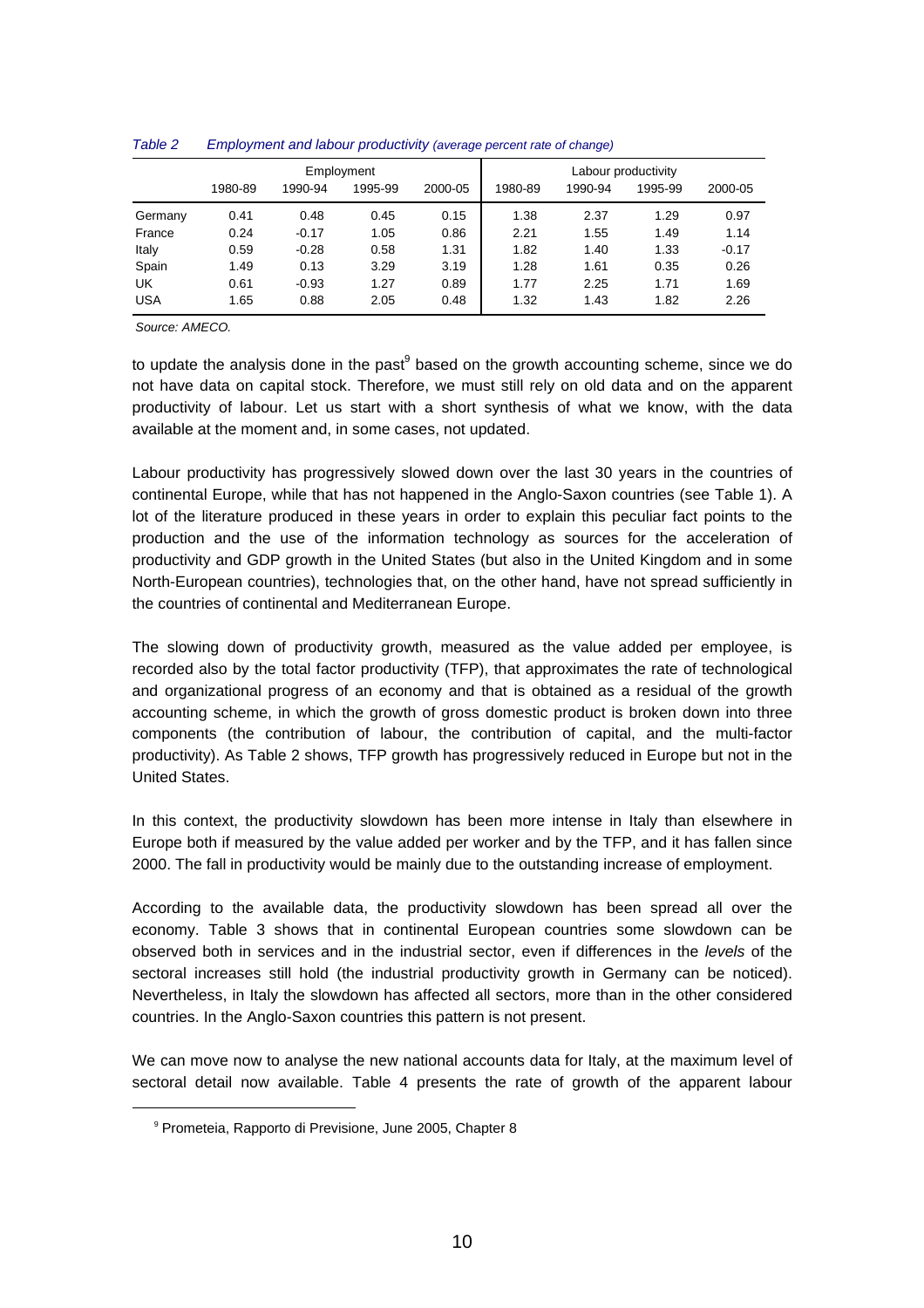|                                 | Italy  | France | Germany | Spain  | UK     | US     |
|---------------------------------|--------|--------|---------|--------|--------|--------|
| 60's                            | 6.2    | 4.9    | 4.3     | 6.6    | 2.7    | 1.1    |
| 70's                            | 2.6    | 2.8    | 2.6     | 4.3    | 1.7    | 1.1    |
| 80's                            | 1.7    | 2.2    | 1.7     | 0.9    | 1.9    | 1.5    |
| 90's                            | 1.4    | 1.5    | 1.7     | 1.0    | 2.2    | 1.7    |
| 00's                            | 0.0    | 1.1    | 0.9     | 0.3    | 1.5    | 2.4    |
| Agricolture                     |        |        |         |        |        |        |
| 60's                            | 8.3    |        | 6.4     |        |        |        |
| 70's                            | 4.5    | 5.6    | 6.0     |        | 4.3    | $-0.3$ |
| 80's                            | 4.6    | 6.1    | 5.6     | 6.0    | 4.3    | 8.3    |
| 90's                            | 6.2    | 5.2    | 4.9     | 6.9    | 0.1    | 3.2    |
| 00's                            | 1.3    | $-1.3$ | 4.8     | $-0.6$ | 9.7    | 2.3    |
| <b>Industry</b>                 |        |        |         |        |        |        |
| 60's                            | 6.9    |        | 4.9     |        |        |        |
| 70's                            | 2.5    | 3.7    | 2.7     |        | $-1.8$ | $-0.4$ |
| 80's                            | 2.7    | 3.7    | 1.7     | 2.7    | 4.8    | 3.7    |
| 90's                            | 2.1    | 4.4    | 3.4     | 1.8    | 3.9    | 3.9    |
| 00's                            | $-0.3$ | 1.6    | 2.8     | 1.6    | 3.3    | 5.4    |
| <b>Building and Costruction</b> |        |        |         |        |        |        |
| 60's                            | 2.8    |        | 2.4     |        |        |        |
| 70's                            | 2.0    | 1.1    | 1.3     |        | $-4.9$ | $-4.5$ |
| 80's                            | 2.3    | 2.3    | 0.8     | 2.1    | 4.7    | $-0.2$ |
| 90's                            | 0.1    | 0.1    | $-0.8$  | $-1.2$ | 1.0    | 0.5    |
| 00's                            | $-0.9$ | 0.7    | 1.1     | $-0.9$ | 1.0    | $-2.1$ |
| <b>Services</b>                 |        |        |         |        |        |        |
| 60's                            | 3.8    |        | 3.0     |        |        |        |
| 70's                            | 1.5    | 2.0    | 1.8     |        | $-0.9$ | 0.1    |
| 80's                            | 0.1    | 1.5    | 1.0     | 0.4    | 1.0    | 1.0    |
| 90's                            | 0.8    | 0.2    | 1.2     | $-0.1$ | 2.1    | 1.3    |
| 00's                            | $-0.4$ | 0.3    | 0.4     | 0.2    | 1.5    | 1.7    |

| Table 3 | Labour productitivty (average percentage rate of change) |  |
|---------|----------------------------------------------------------|--|
|         |                                                          |  |

Source: AMECO (the years 00's refer to the avilable data, that can differs among countries).

productivity and of employment for the nineties and since the years 2000; the latter also splits into two sub-periods, the first four years and the last biennium. First of all, it is worth noting that these new data confirm the previous picture, namely that over the last five years productivity growth has reduced in all macro sectors (with the only exception of the construction industry). From the analysis of the more detailed data, however, two interesting regularities emerge:

- 1. The slowing down of productivity growth has been generalized to all the sectors and, more notably, in the large majority of the sectors a reduction of productivity has been recorded. The exceptions have been limited: some mechanical productions (like metallurgy, products in metal, electrical machineries), communications equipment, and jewellery; among services, postal services and insurance.
- 2. The decline ended for most of the sectors in 2003; over the last two years productivity growth turned positive for the whole economy and for all the sectors, with very few exceptions (real estate and entrepreneurial construction, insurance).

Such similar behaviour of productivity growth in all the sectors represents an odd fact, that can hardly be explained by structural factors: these could not influence uniformly all the sectors of the economy and change their effects so abruptly.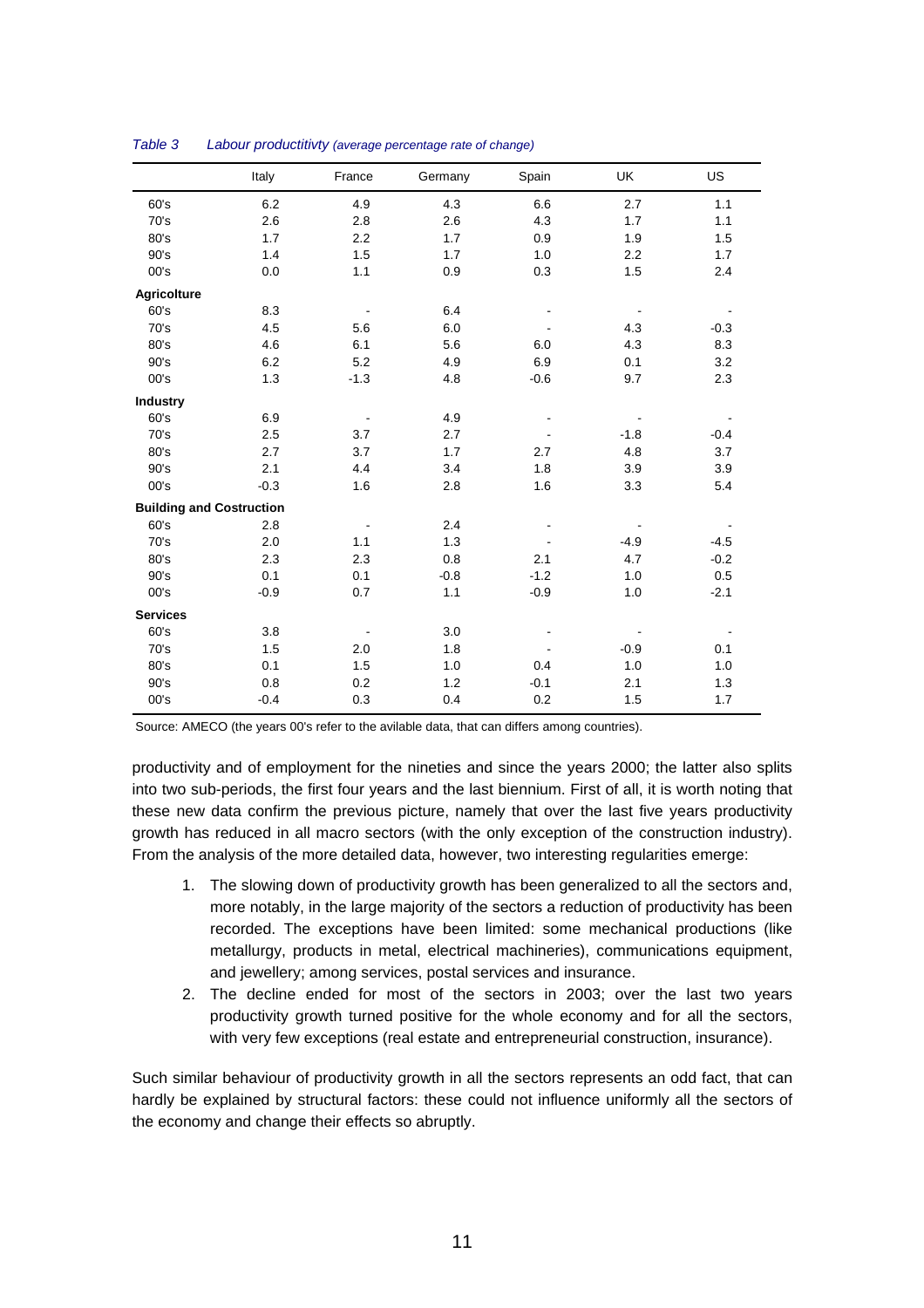|  |  |  | Table 4 Value added per employee (average percentage rate of change) |  |
|--|--|--|----------------------------------------------------------------------|--|
|--|--|--|----------------------------------------------------------------------|--|

|                                                                                                                 | Produttivity |               |               | by which:  |               | Employment |  |
|-----------------------------------------------------------------------------------------------------------------|--------------|---------------|---------------|------------|---------------|------------|--|
|                                                                                                                 | 1993-99      | 2000-05       | 00-03         | 04-05      | 1993-99       | 2000-05    |  |
| AGRICULTURE, HUNTING, FORESTRY AND FISHING                                                                      | 6.0          | 2.7           | $-1.2$        | 10.6       | $-3.7$        | $-2.9$     |  |
| Agricolture, hunting and forestry                                                                               | 6.1          | 2.9           | $-1.3$        | 11.1       | $-3.6$        | $-2.9$     |  |
| Fishing                                                                                                         | 4.2          | 0.7           | 1.3           | $-0.5$     | $-3.6$        | $-1.7$     |  |
| <b>INDUSTRY</b>                                                                                                 | 2.1          | 0.0           | $-0.4$        | 0.9        | -0.8          | -0.5       |  |
| Mining and quarrying of energy producing materials                                                              | 7.1          | $-3.0$        | $-7.4$        | 5.9        | $-5.6$        | 4.7        |  |
| Mining and quarrying except energy producing materials                                                          | 5.8          | $-0.3$        | 0.5           | $-1.9$     | $-1.4$        | $-1.0$     |  |
| Food products, beverages and tobacco                                                                            | 0.4          | 0.3           | 0.3           | 0.3        | $-0.7$        | $-0.5$     |  |
| Food products                                                                                                   | 0.3          | $-0.4$        | $-0.2$        | $-0.7$     | $-0.4$        | $-0.2$     |  |
| Beverages and tobacco products                                                                                  | 1.9          | 5.4           | 4.8           | 6.7        | $-3.0$        | $-3.3$     |  |
| Textiles, textile products                                                                                      | 3.1          | $-1.6$        | $-1.5$        | $-1.8$     | $-3.7$        | $-2.1$     |  |
| Textiles                                                                                                        | 3.1          | $-0.7$        | $-1.3$        | 0.6        | $-2.8$        | $-2.5$     |  |
| Wearing apparel, dressing and dyeing of fur                                                                     | 2.7          | $-2.6$        | $-1.7$        | $-4.2$     | $-4.5$        | $-1.6$     |  |
| Leather, leather products and footwear                                                                          | 1.9          | 0.1           | 0.9           | $-1.6$     | $-2.4$        | $-3.3$     |  |
| Wood and products of wood and cork                                                                              | 2.8          | 0.2           | 0.8           | $-1.0$     | $-0.9$        | $-0.9$     |  |
| Pulp, paper, paper products, printing and publishing                                                            | 1.2          | 0.7           | 0.1           | 1.7        | $-0.2$        | $-0.4$     |  |
| Paper and paper products                                                                                        | 4.0          | 1.0           | $-1.0$        | 4.9        | 0.4           | $-0.4$     |  |
| Publishing, printing and reproduction of recorded media                                                         | $-0.4$       | 0.6           | 0.9           | 0.0        | -0.5          | $-0.4$     |  |
| Coke, refined petroleum products                                                                                | $-1.5$       | $-17.6$       | $-4.4$        | $-44.0$    | 0.5           | $-2.6$     |  |
| Chemicals and chemical products                                                                                 | 3.9          | $-0.2$        | $-1.7$        | 2.8        | $-1.3$        | $-1.2$     |  |
| Chemicals excluding phamaceuticals and textiles                                                                 | 6.8          | $-1.9$        | -4.6          | 3.4        | $-1.0$        | $-1.9$     |  |
| Pharmaceuticals                                                                                                 | 0.3          | 1.0           | 0.8           | 1.4        | $-0.7$        | 0.4        |  |
| Chemical textiles                                                                                               | 5.2          | 4.8           | 2.4           | 9.7        | $-8.0$        | $-10.6$    |  |
| Rubber and plastics products                                                                                    | 1.6          | 0.2           | $-0.4$        | 1.4        | 2.6           | $-0.8$     |  |
| Other non-metallic mineral products                                                                             | 2.9          | 2.4           | 0.8           | 5.6        | $-1.9$        | -0.3       |  |
| Basic metals, metal products                                                                                    | 2.4          | 1.1           | 0.6           | 2.0        | 1.3           | 0.5        |  |
| Basic metals                                                                                                    | 4.8          | $-1.8$        | 0.1           | $-5.7$     | $-1.0$        | 0.5        |  |
| Fabricated metal products, except machinery and equipment                                                       | 2.0          | 1.8           | 0.8           | 3.8        | 1.7           | 0.5        |  |
| Machinery, equipment and transport                                                                              | 0.7          | $-0.1$        | $-1.3$        | 2.3        | 0.9           | 1.3        |  |
| Machinery and equipment, n.e.c.                                                                                 | 1.7          | 0.2           | $-0.7$        | 2.2        | $-0.6$        | 0.4        |  |
| Office, accounting and computing machinery                                                                      | $-2.0$       | $-6.2$        | $-4.3$        | $-10.1$    | $-0.1$        | $-0.6$     |  |
| Radio, television and communication equipment<br>Medical, precision and optical instruments, watches and clocks | 1.8<br>2.6   | 1.4<br>$-1.4$ | 0.6<br>$-2.9$ | 3.1<br>1.4 | $-0.8$<br>0.1 | 0.1<br>1.4 |  |
| Machinery and equipment                                                                                         | 1.8          | $-1.1$        | 1.0           | $-5.4$     | $-0.9$        | $-2.3$     |  |
| Machinery and equipment, n.e.c.                                                                                 | 2.7          | $-1.2$        | 2.6           | $-8.9$     | 0.3           | $-2.6$     |  |
| Electrical and optical equipment                                                                                | 0.6          | $-0.6$        | $-1.0$        | 0.4        | $-2.5$        | $-1.7$     |  |
| Altre industrie manifatturiere                                                                                  | 2.3          | 0.5           | $-0.5$        | 2.6        | $-0.1$        | $-0.2$     |  |
| Precision and optical instruments, watches and clocks                                                           | 2.9          | 0.1           | 0.3           | $-0.2$     | $-0.6$        | 0.1        |  |
| Other transport equipment                                                                                       | 1.2          | 1.4           | -1.9          | 8.2        | 0.9           | -0.8       |  |
| Electricity, gas, steam and hot water supply                                                                    | 3.9          | 2.4           | 2.2           | 2.8        | $-3.0$        | $-2.1$     |  |
|                                                                                                                 |              |               |               |            |               |            |  |

For this reason, it seems difficult to follow the thesis expressed in the last Relation of the Bank of Italy that attributes the slowing down of the productivity entirely to "a fall in total factor productivity of about of half a percentage point a year that reflected the structural weakening of the economy: small firm size, insufficient use of information and communication technology and inadequate improvement in human capital. There remain substantial obstacles to competition that decrease the opportunities for the growth of employment and productivity and increase the costs of the firms most exposed to competition  $(...)^{10}$ .

We can therefore attempt some other possible explanations.

First of all, in our opinion the possibility of a measurement problem still remains. Although the recent revisions of national accounts data would exclude this possibility, the fact that the increase of employment has remained high with respect to the increase of economic activity leaves open the doubt that some measurement problem still exists or, at least, that there is a mismatch between when the new workers<sup>11</sup> and their production are recorded.

 $\overline{a}$ 

<sup>&</sup>lt;sup>10</sup> Bank of Italy, Annual Report for 2005, May 2006.

 $11$  New employees were mainly formerly illegal immigrants regularized.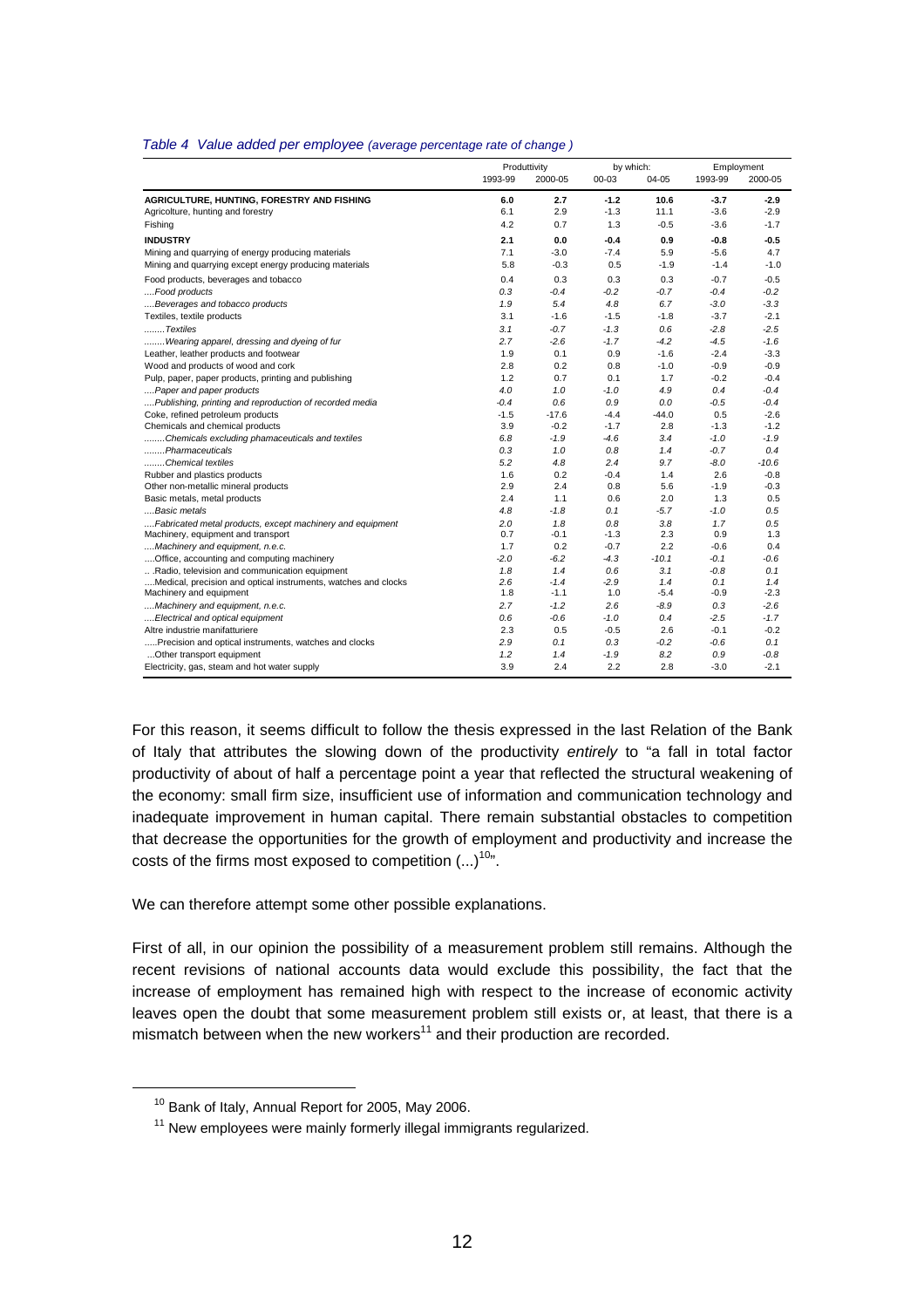#### Table 4 (continue)

|                                                                               |         | Produttivity |        | by which: |         | Employment |
|-------------------------------------------------------------------------------|---------|--------------|--------|-----------|---------|------------|
|                                                                               | 1993-99 | 2000-05      | 00-03  | 04-05     | 1993-99 | 2000-05    |
| <b>CONSTRUCTION</b>                                                           | $-0.6$  | 0.4          | 0.6    | $-0.2$    | $-0.8$  | 3.0        |
| WHOLESALE AND RETAIL TRADE; RESTAURANTS AND HOTELS                            | 2.5     | 0.4          | $-0.1$ | 1.2       | $-0.3$  | 1.3        |
| Wholesale and retail trade; repairs                                           | 2.2     | $-0.1$       | $-0.6$ | 0.9       | $-1.0$  | 0.6        |
| Sale, maintenace and repair of motor vehicles; retail sale of automotive fuel | 3.1     | $-2.7$       | $-1.9$ | $-4.1$    | $-0.8$  | 1.3        |
| Wholesale Trade                                                               | 2.5     | $-0.4$       | $-1.3$ | 1.3       | 0.8     | 2.0        |
| Retail Trade                                                                  | 1.1     | 0.4          | $-0.2$ | 1.7       | $-1.9$  | $-0.5$     |
| Hotels and restaurants                                                        | 2.2     | $-2.6$       | $-4.0$ | 0.3       | 0.9     | 3.5        |
| Alberghi, campeggi ed altri alloggi                                           | 1.2     | $-3.6$       | $-5.2$ | $-0.3$    | 2.4     | 3.6        |
| Ristoranti, bar e mense                                                       | 2.4     | $-2.1$       | $-3.4$ | 0.5       | 0.3     | 3.5        |
| <b>TRANSPORT AND STORAGE AND COMMUNICATION</b>                                | 3.4     | 3.1          | 3.4    | 2.6       | 0.5     | 0.9        |
| Land transport; transport via pipelines                                       | 4.0     | 1.1          | 1.1    | 1.0       | 0.6     | 0.8        |
| Water, air transport andsupporting and auxiliary transport activities         | $-1.6$  | $-0.7$       | $-2.1$ | 2.1       | 2.7     | 3.1        |
| Post and telecommunications                                                   | 7.8     | 11.4         | 14.0   | 6.4       | $-2.0$  | $-1.5$     |
| FINANCE, INSURANCE, REAL ESTATE AND BUSINESS SERVICES                         | $-0.5$  | $-2.1$       | $-2.4$ | $-1.4$    | 2.4     | 3.4        |
| <b>Financial intermediation</b>                                               | 2.0     | $-2.1$       | $-3.9$ | 1.3       | $-0.7$  | 0.3        |
| Financial intermediation except insurance and pension funding                 | 1.7     | $-2.0$       | $-4.3$ | 2.5       | $-0.7$  | $-0.4$     |
| Insurance and pension funding, except compulsory social security              | $-1.2$  | 7.6          | 14.7   | $-6.6$    | $-1.7$  | $-1.4$     |
| Activities related to financial intermediation                                | 5.0     | $-0.6$       | $-3.0$ | 4.2       | $-0.5$  | 1.9        |
| Real estate, renting and business activities                                  | $-1.3$  | $-2.1$       | $-2.2$ | $-2.0$    | 3.4     | 4.1        |
| Real estate activities                                                        | 0.3     | $-0.9$       | $-3.2$ | 3.6       | 0.1     | 2.5        |
| Computer and related activities                                               | 1.9     | $-0.4$       | $-1.4$ | 1.6       | 6.0     | 4.4        |
| Other business activities                                                     | 0.2     | $-2.0$       | $-0.5$ | $-5.0$    | 3.1     | 4.2        |
| <b>COMMUNITY SOCIAL AND PERSONAL SERVICES</b>                                 | 0.6     | 0.6          | 0.4    | 1.2       | 0.1     | 0.6        |
| Public admin. and defence; compulsory social security                         | 0.8     | 2.0          | 2.7    | 0.7       | $-0.6$  | $-0.9$     |
| Education                                                                     | 0.6     | 1.1          | 0.5    | 2.2       | $-0.7$  | 0.0        |
| Health and social work                                                        | $-0.1$  | 1.3          | 1.2    | 1.4       | 1.7     | 1.4        |
| Other community, social and personal services                                 | 1.5     | $-2.3$       | $-4.7$ | 2.5       | 0.6     | 1.2        |
| Leisure and cultural services                                                 | 3.0     | $-2.5$       | $-7.5$ | 7.4       | 1.9     | 1.2        |
| Other services                                                                | 0.1     | $-2.1$       | $-2.6$ | $-1.0$    | $-0.1$  | 1.3        |
| Private households with employed persons                                      | $-0.2$  | 0.2          | 0.1    | 0.3       | 0.3     | 2.2        |
| <b>GRAND TOTAL</b>                                                            | 1.7     | 0.2          | $-0.2$ | 0.9       | $-0.3$  | 0.9        |

Second, a huge adjustment towards productive combinations with less capital and more labour (the latter became less expensive, at least in non monetary terms) has taken place, as a consequence of the reforms of the labour market put into effect over the last ten years.

Third, a strong cyclical effect could have worked out: given the labour market sluggishness (the phenomenon known as labour hoarding), the productivity is usually pro-cyclical (the production grows/falls more than employment). The increased flexibility of the labour market had perhaps made us neglect this effect, thinking that there was the possibility to quickly adapt the desired level of employment to the level of production. As this did not happen, productivity fell during the phase of stagnation and it increased again in the last biennium, when firms had, with some delay, the possibility to reduce the input of labour.

To tell the truth, none of these possible interpretations satisfies us completely, each being able to explain one aspect of the phenomenon but none in a position to explain a fact that still remains, in our opinion, a puzzle.

It is therefore likely that each contributes to explain a part: structural effects, that have progressively reduced the ability of the Italian economy to innovate and to be productive (in one word, that reduced the TFP) which, together with measurement problems and with cyclical effects, are altogether responsible for the productivity slowdown and the lack of price competitiveness of Italian goods. The last two impulses have likely reduced their importance over the last two years, and that could explain the recent recovery of productivity. From this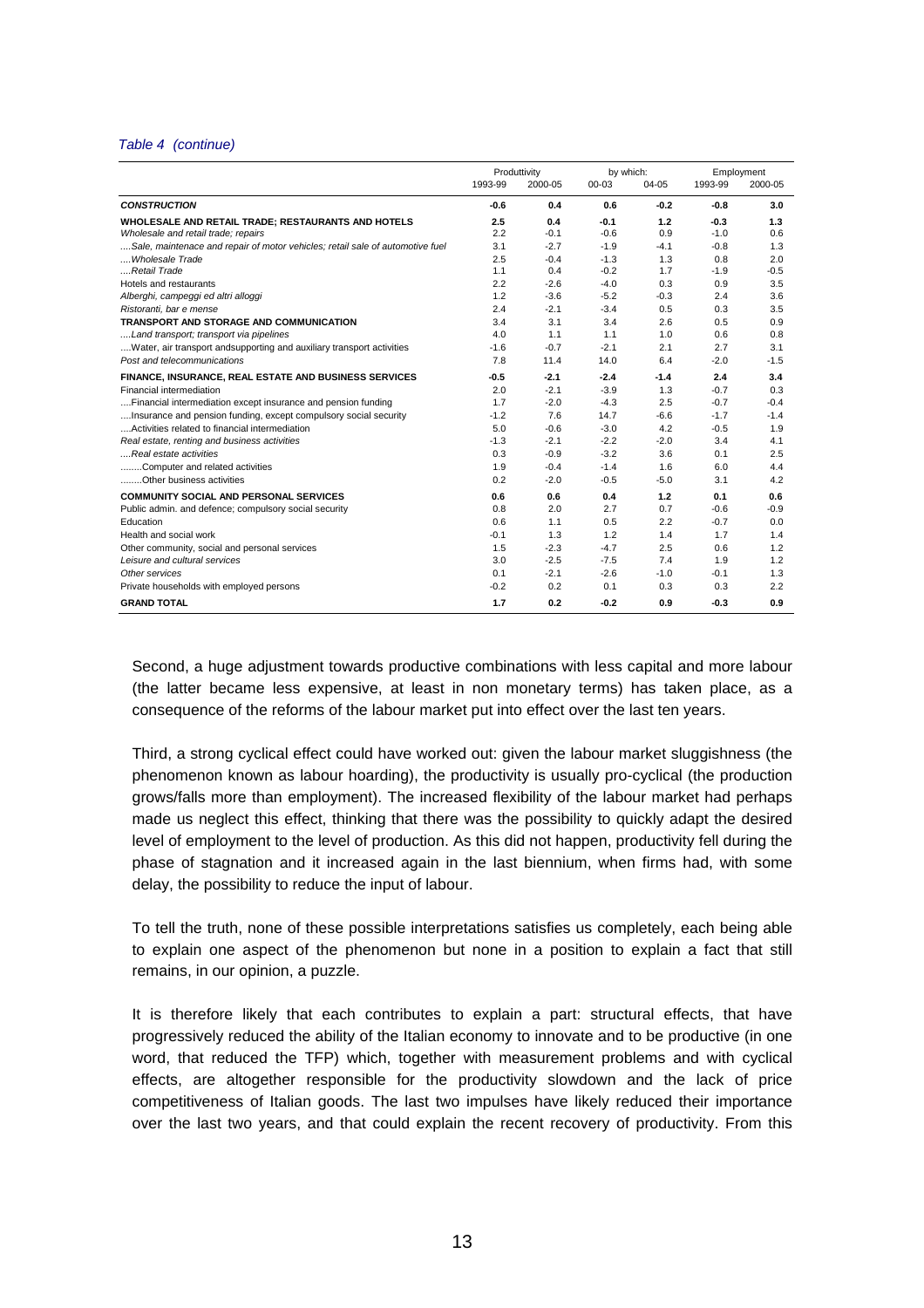point of view, the outlook for productivity is not as bad as it was over the last decade. On the other hand, the structural problems that certainly affect the Italian economy will need more time to be solved and they are likely to restrain Italy's economic growth also in the future.

# **4. Export specialisation**

The difficulties of Italian exports have been emphasized since, within the EMU, the exchange rate policy is no longer available in order to restore price competitiveness. Difficulties arose before, in the middle of the 90s, when the shock of the Asian crisis hit more Italian exports than German and French ones. Actually, Italy's share of world exports at constant prices has gradually contracted from 4.6 percent in 1995 to 2.7 percent in 2005, even though we must note that the evolution of Italy's export share at constant prices is different from that calculated at current prices (Figure 10): while the first reduced the latter grew, due to the strong increase of average unit values. The reduction of market shares could be considered physiological for an "old" economy like Italy, being partly explained by the entry to world trade of formerly excluded countries. This is certainly true, but it is also true that in the same period France's market share contracted less (from 5.7 percent to 4.9 percent) and Germany's share grew (from 10.3 percent to 11.7 percent)<sup>12</sup>, suggesting that the decline of Italy's one stems from some weakness peculiar to this economy.

Focusing on the last six years, since the start of the EMU, Italian exports underperformed with respect to the other major euro-area countries even if all faced a similar growth of foreign demand. In fact, the export volumes of goods and services (national accounts definition) have risen at an average annual rate of 0.7 percent in Italy, 3.5 percent in France and 6.9 percent in Germany, when demand grew by around 6 percent, the same rate for all the three countries  $(Fiq. 11)<sup>13</sup>$ . This suggests that the underperformance of Italian exports does not depend on geographical specialisation, in spite of relatively low export orientation to the most dynamic economies, such as China<sup>14</sup>, and that we have to focus on sectoral specialisation.

The following is a report of some results from studies which Prometeia and other Institutes have carried out on the performance of Italian exports. In the first section we examine the performance of Italian exports compared with other countries using most recent theories regarding international trade, such as gravity models; in the second section we focus our attention on sectors where Italy has lost some of its market share and on the countries which instead have gained in those sectors; in the third section we analyse the Italian specialisation pattern with respect to France and Germany.

 $\overline{a}$ 

<sup>&</sup>lt;sup>12</sup> Calculations from Bank of Italy, Economic Bulletin, N. 42, March 2006.

 $13$  Foreign demand is built as the weighted average of the trade partner imports. The weights represent export share of the country of origin and hence vary according to time.

<sup>&</sup>lt;sup>14</sup> In 2005 the market share of imports into China from Italy was only 1.2 percent, from France 1.6 percent and from Germany 5.5 percent.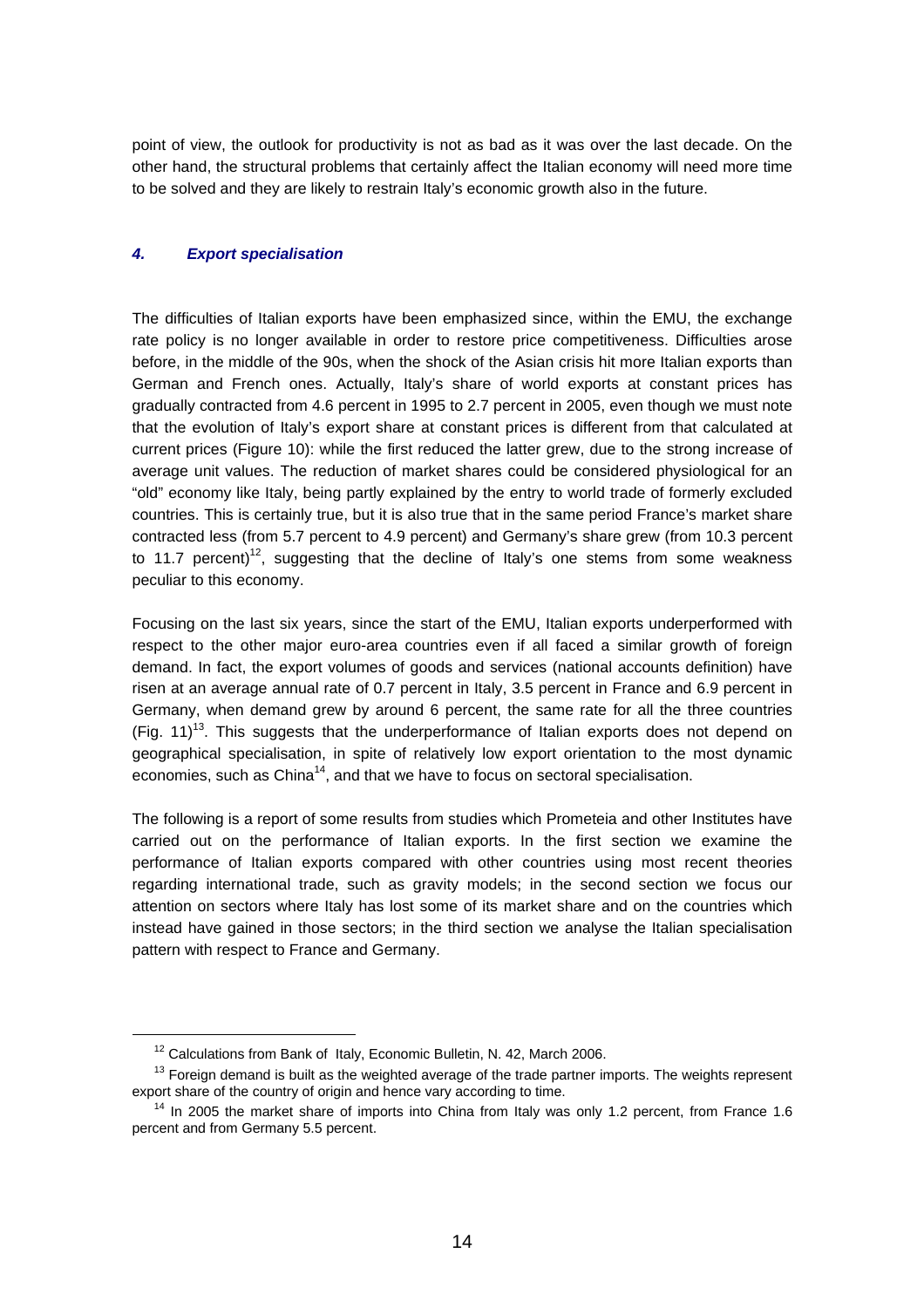

Empirical trade analysis using a gravity model

The "New theories of international trade" link the ability of companies to export according to their geographical position with respect to both competitors and potential markets. It follows that exports of a country are determined by a number of environmental variables, mainly the dimension of the countries involved in the trade and their distance from each other. To assess these relationships gravity models are built: they replicate Newton's universal law of gravitation using the economic dimension of countries, as a proxy of their "mass", and the distance in km to explain the "gravitational force attracting each other", i.e. the level of trade. The gravity model allows us to disentangle two main sources of changes in export flows: these could be affected by different average economic dimensions (income) of partner countries and by the different average distance between them. In the first case we have a measure of "attraction" and in the second case we measure the "accessibility" of markets.

Using a large database with data of bilateral trade flows, detailed by product, for 71 countries, starting from 1967 to 2001, we estimated parameters of a gravity model for each year for each country both to check the time paths of "attraction" and "accessibility" defined above, and to compare the results achieved by different countries in the world market<sup>15</sup>.

To analyse the performance of Italy's exports two methodologies have been used. In the first case we built up "benchmarks" to answer the following question: given the environment (distances, incomes of partner countries, etc.) would a better performance than that achieved have been possible for Italian exporters? The answer lies in the assumption that countries differ in both economic environmental conditions and in reaction to these conditions (the coefficients estimated using gravity models). The benchmarks are built as virtual countries with the same conditions as Italy but with different behaviour and so we can check whether they do perform

<sup>15</sup> See Burattoni – Ferrari – Ottaviano (2005).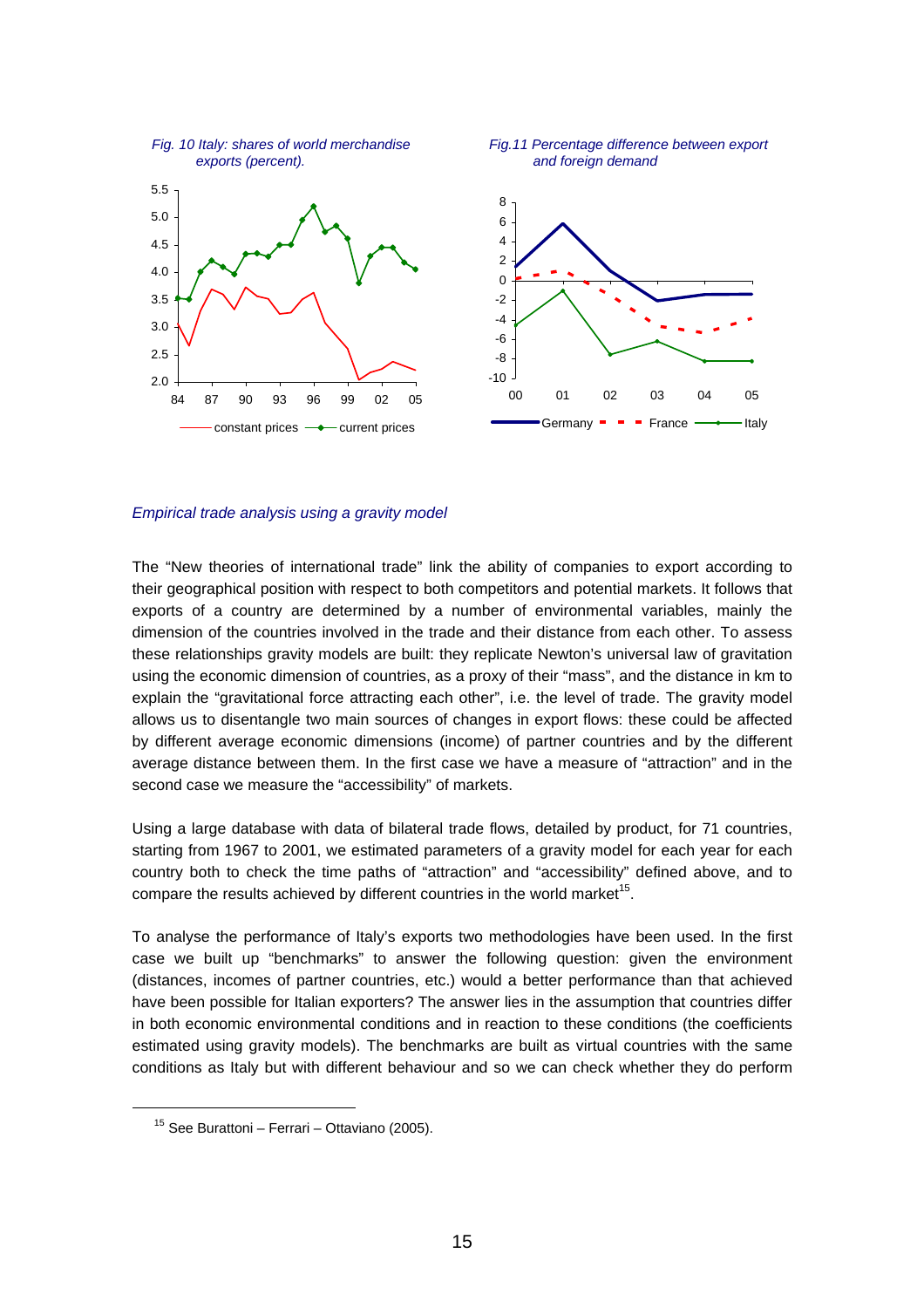better or worse than Italy. The reaction of the virtual countries is calculated as an average of the coefficient of a selected set of countries: for instance, the benchmark G8 averages the coefficients resulting from the eight gravity model estimations for the G8 countries and these parameters are applied to the environmental economic conditions of Italy (partner, flows, distances).

So the answer to the initial question is partly yes; from the comparison of Italy and the benchmarks it emerges that at least since the second half of the 90s and, in particular if compared with a very large benchmark averaging world behaviour, Italian exports could have performed better. The comparison seems better for Italy when industrialized countries or European ones are used as a benchmark (Figure 12).

A second analysis simply compares, along the time dimension, the coefficients estimated in the gravity model for Italy with those estimated for the other countries, or with averages of those coefficients for selected countries. As far as the elasticity of exports to income of partner countries is concerned, Italy performed worse than the other countries (Figure 13). The coefficient of the income variable is growing over time for all the groups of countries considered but for Italy the pace is the slowest. This means a poor ability of Italy, at least in relative terms, to profit from the growth in global income, and this holds in particular with respect to the benchmark group comprising developing countries. Regarding the distance (Figure 14), the elasticity of Italian exports over time follows a quite stable path, with a small declining trend (values increasingly negative). It should be noted that the more negative the coefficient, the higher the "difficulty to trade" per unit of space: the negative trends of other areas, and the world in particular, are more apparent than that of Italy and this could be seen as a hint that Italy has a relatively strong ability to trade with











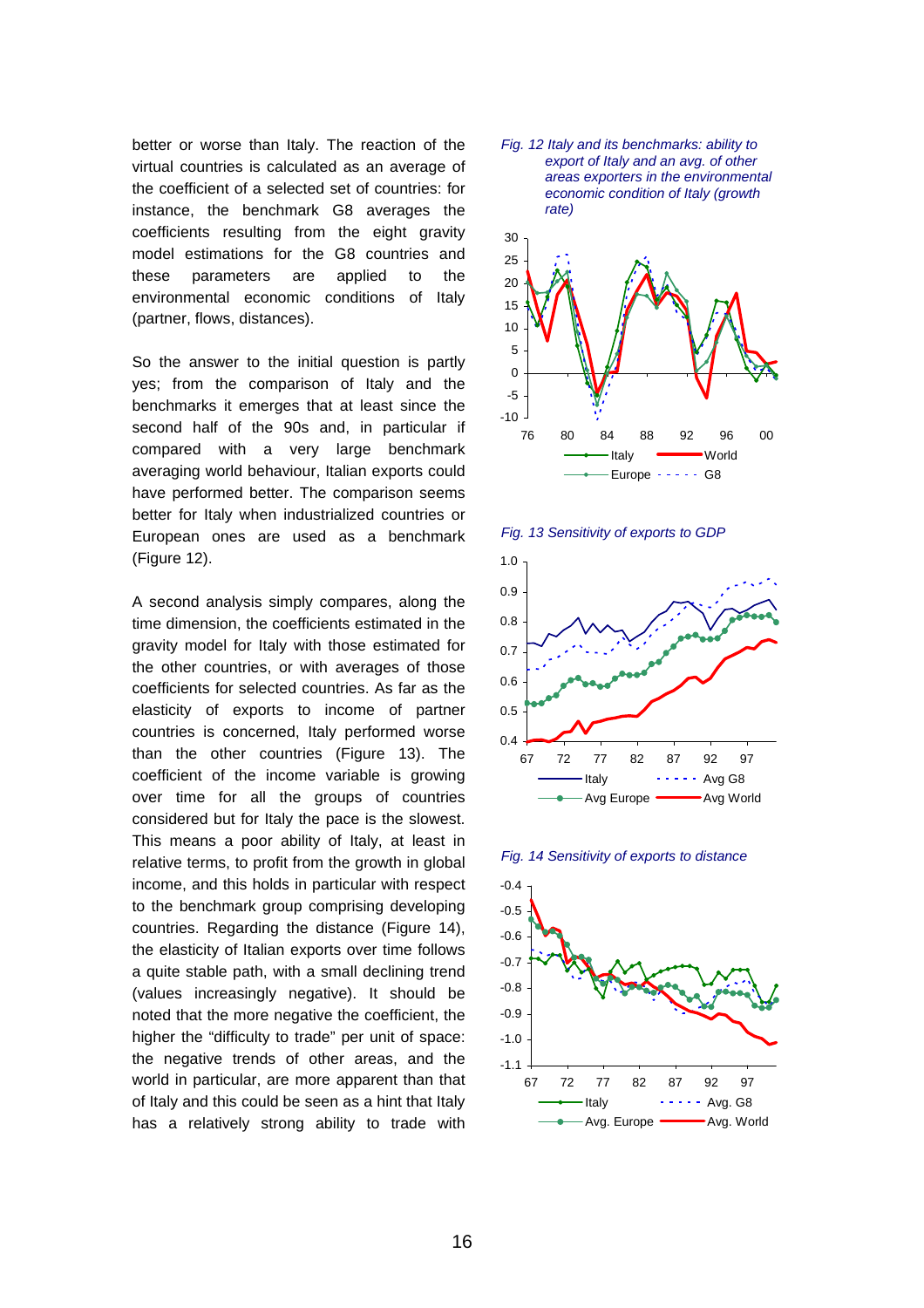#### Table 5 Italy: export shares on the world trade (current prices)

|                                            | 1997 | 1998 | 1999 | 2000 | 2001 | 2002 | 2003 | 2004 |
|--------------------------------------------|------|------|------|------|------|------|------|------|
| <b>Textiles</b>                            | 9.2  | 9.5  | 8.8  | 8.4  | 8.7  | 8.3  | 8.4  | 8.2  |
| Yarns of textiles fibres                   | 8.1  | 8.7  | 8.6  | 8.6  | 8.8  | 8.6  | 9.0  | 9.3  |
| Other textile yarns                        | 11.1 | 11.7 | 11   | 10.5 | 11.8 | 11.5 | 12.0 | 12.0 |
| Knitted fabrics                            | 6.5  | 7.1  | 7.0  | 6.1  | 5.9  | 5.7  | 6.5  | 6.0  |
| Other knitted products                     | 15.1 | 13.9 | 12.2 | 11.4 | 10.7 | 9.9  | 9.4  | 8.9  |
| <b>Clothes and furskins</b>                | 6.9  | 6.8  | 6.2  | 5.8  | 6.3  | 6.4  | 6.4  | 6.3  |
| Leather clothes                            | 5.5  | 6.6  | 6.7  | 7.1  | 8.6  | 8.9  | 8.0  | 8.1  |
| Clothing and accessories                   | 6.8  | 6.8  | 6.2  | 5.7  | 6.2  | 6.3  | 6.3  | 6.3  |
| Furskins and furskins products             | 9.1  | 9.5  | 8.3  | 8.3  | 8.7  | 10.3 | 9.1  | 6.4  |
| Leather and manifactures of leather        | 15.7 | 16.1 | 15.3 | 15.2 | 15.7 | 15.2 | 15.1 | 14.8 |
| Leather                                    | 19.5 | 21   | 21   | 21.8 | 21.6 | 21.2 | 20.8 | 19.7 |
| Travel goods                               | 9.5  | 8.7  | 8.1  | 8.7  | 9.3  | 8.8  | 9.6  | 10.3 |
| Footwear                                   | 16.5 | 17.2 | 16.1 | 15.4 | 15.9 | 15.4 | 15.2 | 15   |
| Rubber and plastic products                | 6.9  | 7.0  | 6.6  | 6.2  | 6.3  | 6.3  | 6.4  | 6.5  |
| Rubber products                            | 5.9  | 5.9  | 5.7  | 5.2  | 5.4  | 5.3  | 5.3  | 5.5  |
| Plastics products                          | 7.4  | 7.5  | 7.0  | 6.6  | 6.8  | 6.8  | 6.9  | 6.9  |
| Non-metallic mineral products              | 13.1 | 13.4 | 12.8 | 12.0 | 12.1 | 11.9 | 11.6 | 11.4 |
| <b>Tiles</b>                               | 49.7 | 49.7 | 49.3 | 47.9 | 46.7 | 45.0 | 44.6 | 43.5 |
| Clay and refractory construction materials | 38.5 | 38.7 | 36.9 | 35.1 | 32.8 | 30.3 | 28.1 | 25.9 |
| <b>Machinery</b>                           | 10.3 | 10.4 | 10.1 | 9.2  | 9.7  | 9.7  | 10.0 | 9.8  |
| Agricoltural machinery                     | 11.8 | 11.7 | 12.8 | 12.5 | 13   | 12.3 | 12.0 | 11.7 |
| General industrial machinery               | 10.3 | 10.4 | 10.0 | 8.5  | 9.6  | 9.3  | 9.3  | 8.9  |
| Household-type equipment                   | 15.9 | 16.2 | 15.1 | 14.4 | 14.2 | 14.0 | 14.0 | 13.6 |

Source: ICE-ISTAT

l

distant countries. In general the negative trend could suggest that the growth in international trade has been driven by short-distance flows of international commerce.

To summarize, the Italian ability to export has been declining over time but this trend has been common to other industrialized countries as well, though with a lesser intensity. On the other hand the winners are the developing countries, mainly China and India. A point of major concern for Italy is the relative weakness in benefiting from increasing income of the partner countries, offset, at least partially, by a relatively good ability to reach far markets. Moreover, the research points to a minor importance of geographical location as an explanation for the poor export performance of Italy, suggesting specialisation as the main one.

#### An analysis at sectoral level

Since the 90s Italian exports reduced their shares in world trade in many manufacturing goods where they have had comparative advantages (Table 5). This is an additional symptom of the growing difficulty of Italian exports. We have investigated with deep sectoral detail the evolution of the Italian market shares looking at the winners in the world trade competition. We have considered Italian exports at current prices disaggregated in 160 categories<sup>16</sup> and we have

<sup>&</sup>lt;sup>16</sup> The dataset for the analysis is FIPICE (by Prometeia-Ice). The data at current prices are disaggregated in 64 countries and in 175 categories of products, of those categories we eliminated those of raw materials (oil and non oil) and so we used 160 categories.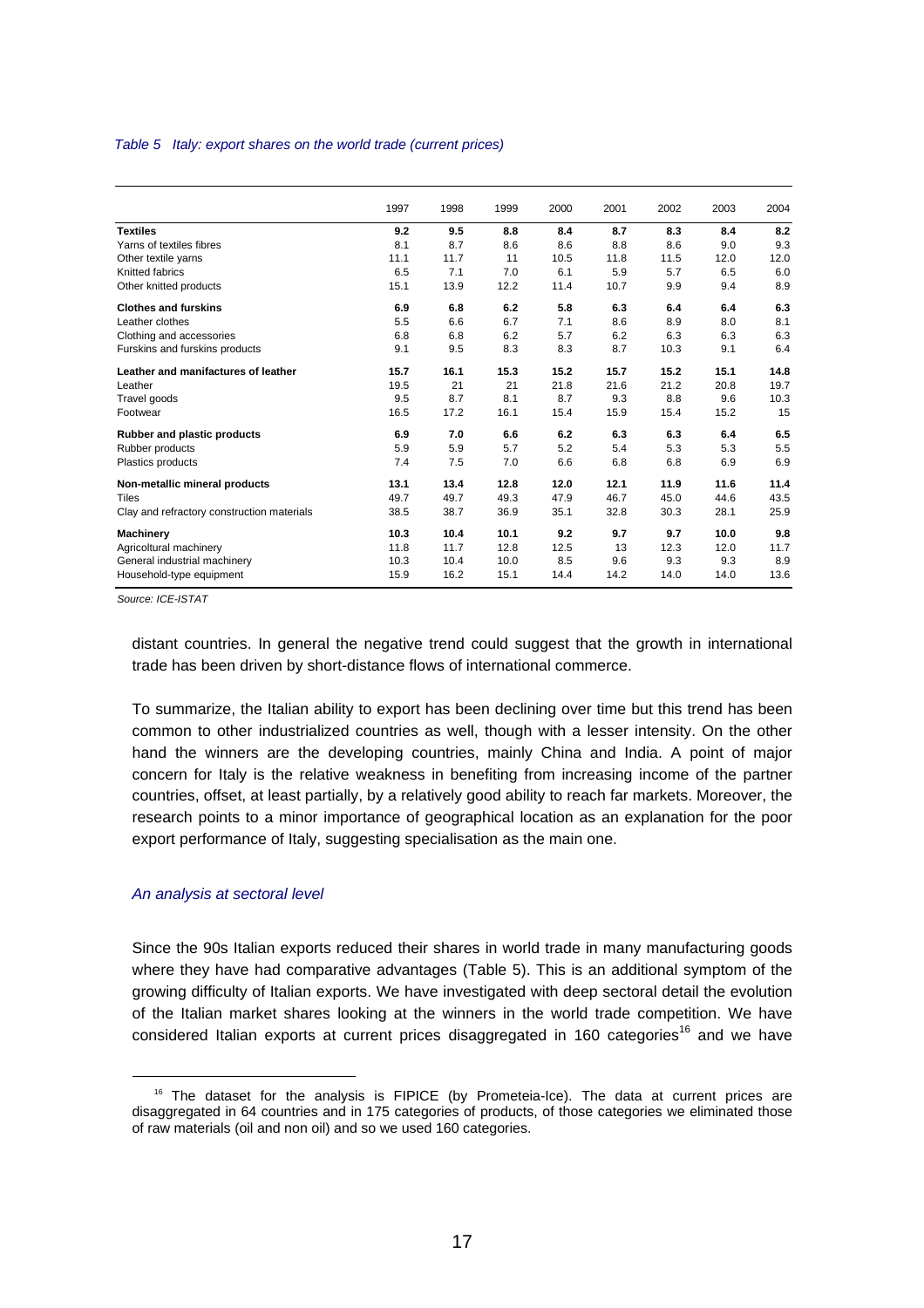|         |    | Total sectors (a) Sectors with loss (b) Share (b/a%) |      | Share % on<br>national exports |
|---------|----|------------------------------------------------------|------|--------------------------------|
| Italy   | 50 | 32                                                   | 64.0 | 39.0                           |
| Germany | 52 | 37                                                   | 71.2 | 33.9                           |
| France  | 67 | 50                                                   | 74.6 | 27.3                           |

### Table 6 Sectors which have lost market shares (1996-2001)

selected those sectors where our exports shares in world trade are relevant and covering at least 50 percent of total Italian exports. We focused on sectors which in 1996-2001 reduced their market share. This analysis compares the Italian situation with that of Germany and France. Some results of the analysis are reported in Table 6. France and Germany lost market shares in more sectors than Italy, but the importance of those sectors on total exports of the country is smaller. In Italy, 64 percent of the considered sectors lost market share but they represented 39 percent of export value.

In Table 7 we show the sectors which lost more than 4 percentage points in market share and the countries gaining shares in those sectors. For example, China gained in all the 13 sectors where Italy lost more than 4 percentage points of the world market share and Mexico gained in 11 sectors. In the Table the rank of countries is based on the average gain in market share.

An important caveat is necessary when interpreting the results of Table 7; among the countries which have increased their market shares in world trade we often see Mexico, Canada and the US. This depends also on the NAFTA agreement and on its effects on trade, which are somewhat difficult to disentangle: the absolute increase of trade (trade creation) and the diversion of trade flows due to the creation of a free trade zone (trade diversion).

To sum up, what emerges from this analysis is that the loss of market share was concentrated in sectors more important for Italy than for Germany and France; secondly the role of China as a competitor is quite relevant and more important for Italy than for the others. This result could reflect different trade patterns, as in our country there is a high concentration of low-tech sectors and this is heavily influenced by the competition from emerging countries, as we will show in the next section.

## The specialisation pattern

We have analysed trade patterns and their evolution in Italy, Germany and France in the last 15 years. The analysis was carried out with Comext (Eurostat) dataset disaggregated at SITC 2 digit-level (68 sectors). Pavitt's taxonomy was used to classify the different goods on the basis of the level of technology embedded. Four categories of products were identified: science based or high intensity of R&D; scale intensive, sectors characterized by significant technicalorganizational complexity, by high capital intensity and by high scale economies; specialized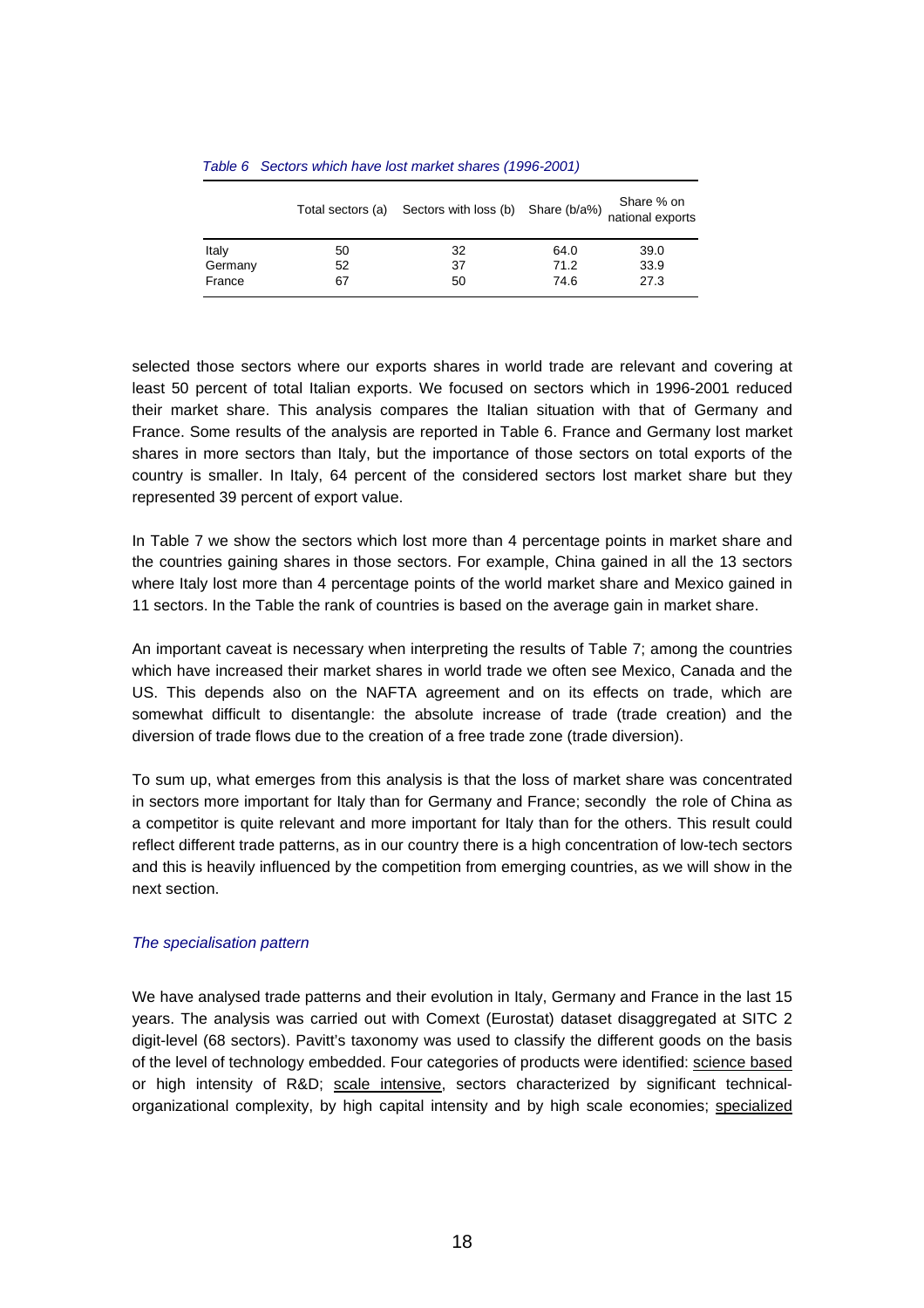| Italy (1990-'01)      |                |           | Italy              |                |            | Germany            |                |             |                  | France         |      |
|-----------------------|----------------|-----------|--------------------|----------------|------------|--------------------|----------------|-------------|------------------|----------------|------|
|                       | (1)            | (2)       |                    | (1)            | (2)        |                    | (1)            | (2)         |                  | (1)            | (2)  |
| China                 | 13             |           | 14.69 China        | 10             |            | 7.20 Ireland       | 1              |             | 6.04 China       | 3              | 6.12 |
| Mexico                | 11             |           | 3.38 India         | 3              |            | 2.90 Belgium       | 1              |             | 3.13 Brazil      | 1              | 5.61 |
| India                 | 4              |           | 3.17 Japan         | 1              | 1.80 Us    |                    | 7              |             | 3.06 Mexico      | 4              | 2.80 |
| Spain                 | 6              | $2.95$ Us |                    | 1              |            | 1.75 Singapore     | 3              |             | 3.04 Croatia     | 1              | 2.53 |
| Us                    | 6              |           | 2.61 S.Korea       | 1              |            | 1.67 Mexico        | 6              |             | 3.04 Germany     | 3              | 2.23 |
| Indonesia             | 6              |           | 2.32 Belgium       | 4              | 1.60 Italy |                    | 2              | $2.77$ Us   |                  | 1              | 1.89 |
| Poland                | 7              |           | 2.20 Mexico        | 7              |            | 1.46 Canada        | 4              |             | 2.30 Spain       | 3              | 1.34 |
| Belgium               | 7              |           | 2.13 Spain         | 5              |            | 1.38 Austria       | 3              |             | 2.15 Thailand    | 3              | 1.19 |
| France                | 1              |           | 2.05 Canada        | 6              |            | 1.32 Israel        | 1              |             | 1.71 Portugal    | 1              | 1.01 |
| Taiwan                | 2              |           | 2.00 Turkey        | 5              |            | 1.19 Switzerland   | 1              |             | 1.48 Austria     | 1              | 0.99 |
| Canada                | 7              |           | 1.95 Poland        | 5              |            | 1.12 China         | 3              |             | 1.12 Belgium     | 2              | 0.83 |
| Turkey                | 7              |           | 1.65 Egypt         | 2              |            | 1.09 Great Britair | 2              |             | 1.02 Poland      | 3              | 0.72 |
| <b>Brazil</b>         | 4              |           | 1.60 Indonesia     | 2              |            | 1.05 Spain         | 3              |             | 1.00 Japan       | 2              | 0.72 |
| <b>Bulgaria</b>       | 1              |           | 1.59 Germany       | $\overline{2}$ |            | 0.92 Taiwan        | $\overline{2}$ | 0.87 Italy  |                  | $\overline{2}$ | 0.67 |
| Egypt                 | $\overline{2}$ |           | 1.30 Netherlands   | 1              |            | $0.86$ Czec R.     | 4              |             | 0.80 S.Korea     | 1              | 0.62 |
| Japan                 | 1              |           | 1.17 Bulgaria      | 2              |            | 0.81 Japan         | 2              |             | 0.79 Ireland     | 1              | 0.62 |
| Israel                | 1              |           | $1.04$ Em. Ar. Un. | $\overline{2}$ |            | 0.69 Denmark       | $\overline{2}$ |             | 0.79 Canada      | 5              | 0.58 |
| Malaysia              | 6              |           | 0.98 Great Britair | 1              |            | 0.64 Poland        | 4              |             | 0.71 Hungary     | 3              | 0.54 |
| Romania               | 4              |           | 0.94 Thailand      | 4              |            | 0.61 France        | 2              |             | 0.54 Switzerland | 1              | 0.32 |
| Morocco               | 1              |           | 0.90 Singapore     | 1              |            | 0.55 Croatia       | 1              |             | 0.51 Turkey      | 1              | 0.31 |
| Singapore             | 2              |           | 0.83 Romania       | $\overline{2}$ |            | 0.54 Hungary       | 1              | $0.42$ Cile |                  | 1              | 0.28 |
| Thailand              | 4              |           | 0.74 Brazil        | 5              |            | $0.50$ India       | 2              |             | 0.40 Romania     | 1              | 0.26 |
| S.Africa              | 1              |           | 0.73 Philippines   | $\overline{2}$ |            | 0.50 Portugal      | 1              |             | 0.40 Denmark     | 1              | 0.19 |
| Netherlands           | 1              |           | 0.65 Ireland       | 1              |            | 0.42 Netherlands   | 1              | 0.40        |                  |                |      |
| Austria               | 1              |           | 0.54 Colombia      | 3              |            | 0.37 S.Korea       | 3              | 0.37        |                  |                |      |
| Switzerland           | 1              |           | $0.49$ France      | 1              |            | 0.30 Slovakia      | 1              | 0.36        |                  |                |      |
| Ireland               | 1              |           | 0.49 Slovenia      | 1              |            | 0.29 Sweden        | 1              | 0.25        |                  |                |      |
| <b>Great Britain</b>  | 1              |           | $0.48$ Israel      | 1              |            | 0.28 Finland       | 1              | 0.18        |                  |                |      |
| Czec R.               | 3              |           | 0.47 Hungary       | 3              |            | 0.26 Malaya        | 2              | 0.18        |                  |                |      |
| Memorandum items (3): | 13             |           |                    | 10             |            |                    | $\overline{7}$ |             |                  | 5              |      |

| Table 7 |  |  |  | "Competition" in sectors loosing more than 4 percentage points of market shares (1996-2001) |  |
|---------|--|--|--|---------------------------------------------------------------------------------------------|--|
|         |  |  |  |                                                                                             |  |

(1) Number of sectors in which the country ranks in the first ten as a market share winner

(2) Average gain of market share in these sectors

 $\overline{a}$ 

(3) Number of sectors loosing more than 4 percentage points of maket shares

suppliers, sectors characterized by small-medium size firms, with high diversification of supply; suppliers dominated products which involve "traditional" industries, net buyers of innovations, sensitive to price competition but also to non price factors such as design and quality of products. In the first group, science based, we find IT and chemical industries; in the second group, scale intensive, we find motor-vehicles and basic metals industries; in the third group, specialized suppliers, machinery and equipment industries and in the last group, suppliers dominated, textiles, footwear, furniture and wood. In order to analyze the specialisation pattern of Italy with respect to Germany and France a modified Lafay index was used. This index measures the relative contribution of each group of products to total trade balance: positive values of the index indicate the existence of comparative advantages for these sectors, the opposite holds true if the values are negative $17$ .

<sup>17</sup> Index = 
$$
\frac{(X_i - M_i)}{(X + M)/2} * 100 - \frac{(X - M)}{(X + M)/2} * \frac{(X_i + M_i)}{(X + M)} * 100
$$

where  $X_i$  and  $M_i$  are exports and imports of products  $i$ ,  $X$  and  $M$  are total exports and imports. The sum of each contribution is zero.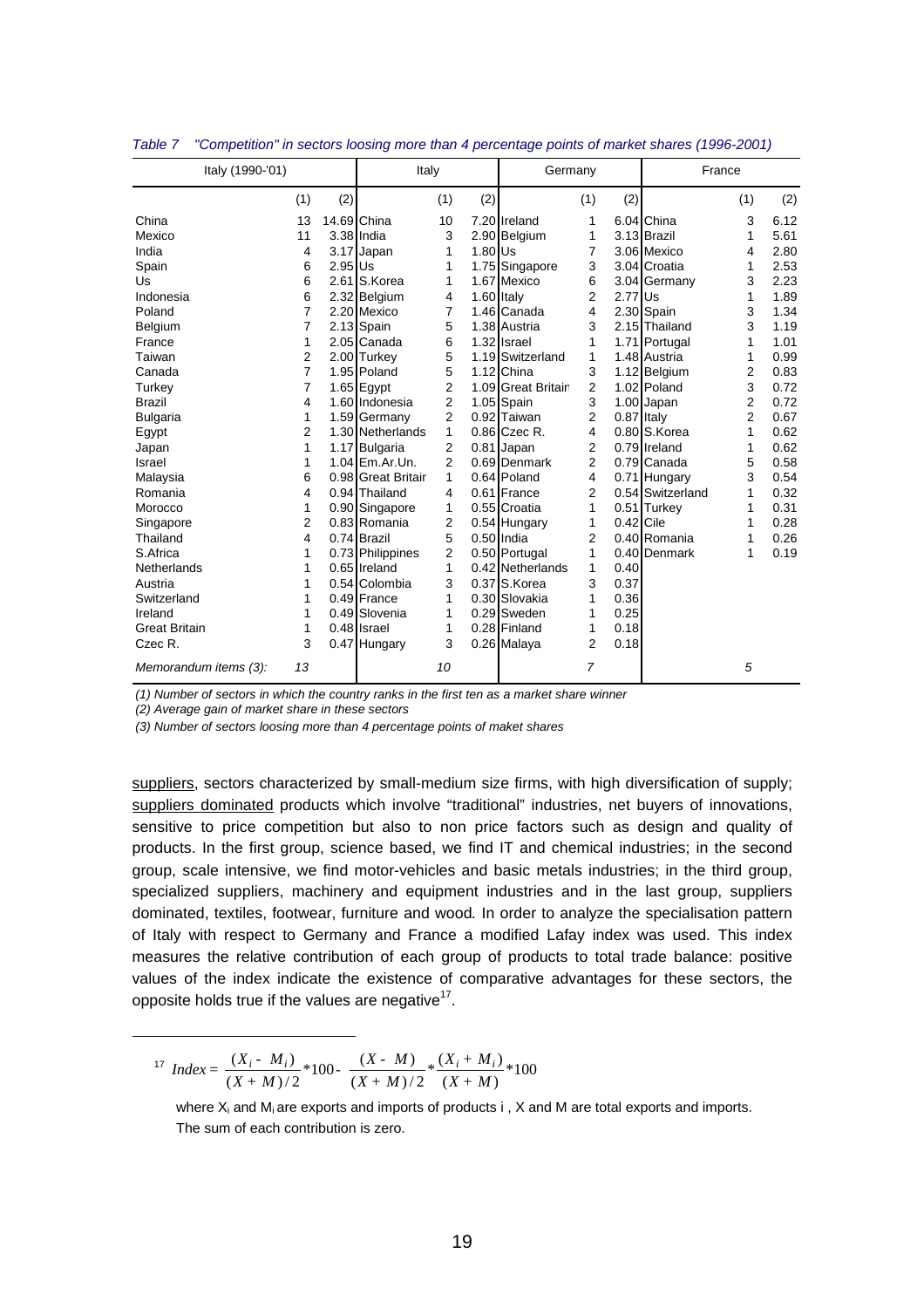

Comparing the specialisation pattern of the main EMU countries one can notice (Figure 15) the peculiarity of the Italian model, highly concentrated in traditional products; none of the other countries presents such as high contribution in this sector. Italy also shows a high contribution of specialized supplier products, quite similar to Germany; in particular in the tool machinery sector. In scale intensive sectors, Italy is the only country that presents comparative disadvantages. The other weak sector in the Italian trade pattern is in the science based industry. The French model does not present particular features: the indexes of specialisation are limited to a small range. The German model is distinguishable because it presents comparative advantages in the specialized supplier and scale intensive sectors. In the figure the indices do not sum to zero because the oil deficit is not shown. As far as Italy is concerned, the agricultural and food sector shows a significant deficit of trade balance as well.

Figure 16 reports the evolution of specialisation pattern in Italy over the last 15 years. During this period the specialisation in traditional products gradually reduced, until it reached the level of specialisation in specialized supplier products. The comparative disadvantages in science based and scale intensive sectors did not change in this period.

Comparing our international specialisation model with the Asian one it emerges that both have an intense specialisation in the traditional sectors. It is worth noting that the results of this kind of analysis depend on the level of detail in the data for different kinds of goods. Some studies<sup>18</sup> were carried out with highly detailed data and they showed that in the 1990s only a small share of Italian exports competed directly with those of the emerging countries, since Italian products are of better quality. However, we cannot exclude that our exports have felt competitive pressure on costs with negative effects on domestic production and employment.

In addition the product mix in the Italian economy is unfavourable also because in the nineties world trade grew faster in goods in which we are less specialized. A study of the Bank of Italy

<sup>18</sup> P. Monti (2005)

-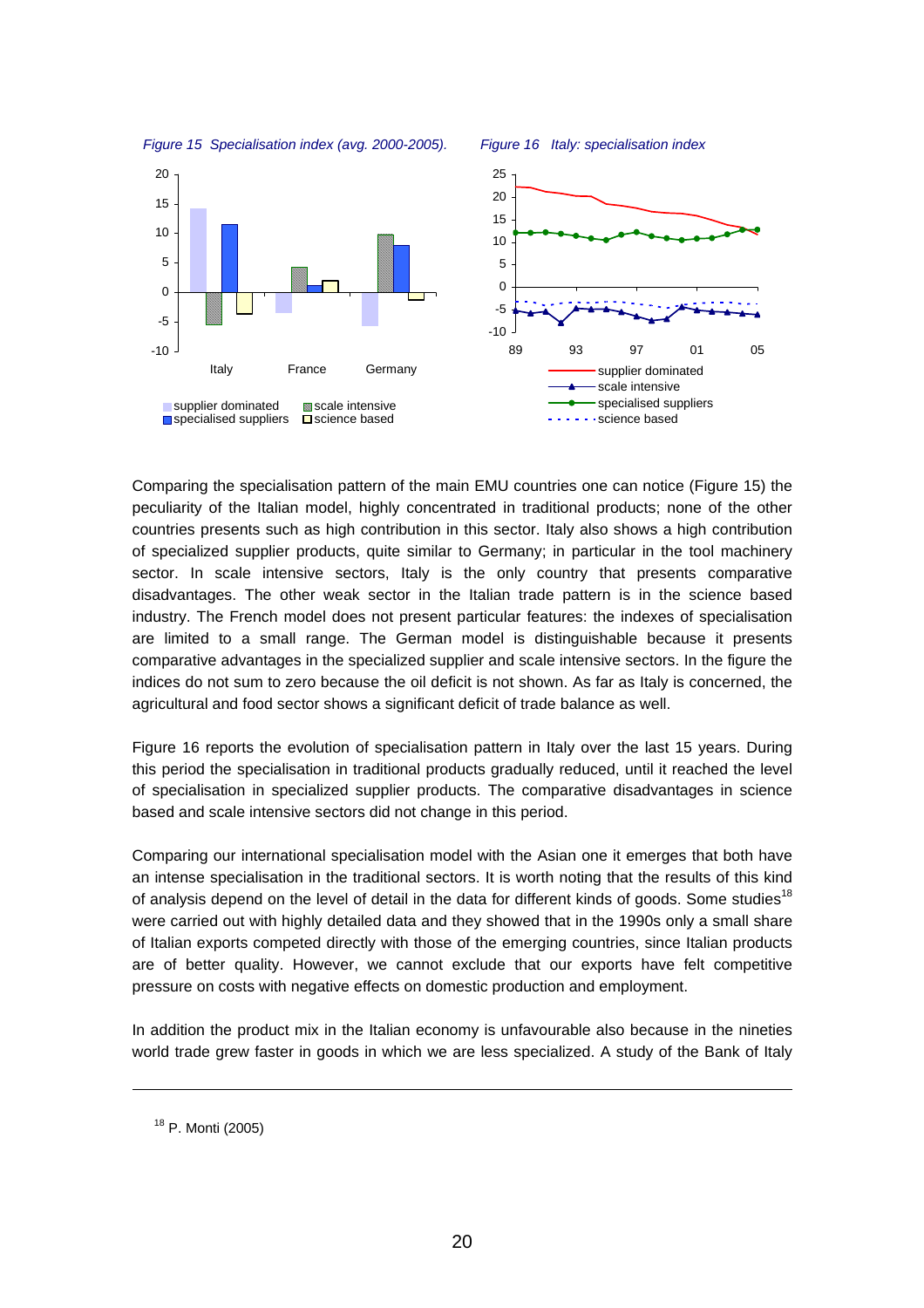comparing specialisation indices with global trade at sectoral level from the mid 80s to 2001 shows that while in the 80s global trade of all products where Italy has comparative advantages grew more than the world trade increase, the opposite applies to the  $90s^{19}$ .

# **5. Concluding remarks**

The shocks that hit the European economies within the EMU were more costly for Italy, because they affected some already existing vulnerabilities and some peculiarities of our economy: prices and exports were influenced, in a context in which the exchange rate was no longer an instrument to maintain price competitiveness and the fiscal policy was strictly constrained. The interest rates at the historical minimum levels were not sufficient to counterbalance these negative impulses. After six years of unsatisfactory growth, we are wondering how to restore competitiveness and to foster GDP growth.

As far as price competitiveness is concerned, negative gaps with respect to unit labour costs, consumer prices and export prices are still present. Nevertheless, there are clear signs of improvement: the consequences of the cash changeover, even if larger in Italy than elsewhere in the euro area, are now over; the oil price shock has been affecting prices in Italy less than in the other countries; the productivity slowdown seems to have come to an end. In fact the outstanding increase of employment reflecting the rising share of flexible jobs and the regularisation policies for immigrant workers (that have affected the "measure" of productivity more than productivity itself) is probably over. But the structural problems, that are still present and that can keep the productivity growth subdued also in the future, cannot be forgotten: the insufficient use of information and communication technology coupled with small firm size and inadequate human capital, the insufficient competition in many sheltered sectors that increase the costs of firms more exposed to international competition.

As far as product competitiveness is concerned, we found that the geographical specialisation of Italian exports does not seem very relevant to explain the weakness of Italian exports. It is in the sectoral specialisation that the Italian pattern appears more unfavourable than the German and French ones, because it is more concentrated on low-tech sectors and particularly on traditional sectors and consequently more exposed to competition from low wage countries. In addition, global trade is growing faster for products where Italian exports are less specialised.

Even in this respect, there are signs of improvement: a corporate restructuring is taking place, with the disappearance of less competitive companies (usually very small). At the same time the production of traditional goods is moving to higher quality goods and firms are relocating part of their production abroad where the costs are lower. However, the outsourcing process remains modest compared with the main European countries, even if in the last few years it has been increasing.

Notwithstanding the recognised signs of improvement, in order to reduce the real costs of the

<sup>19</sup> ibidem.